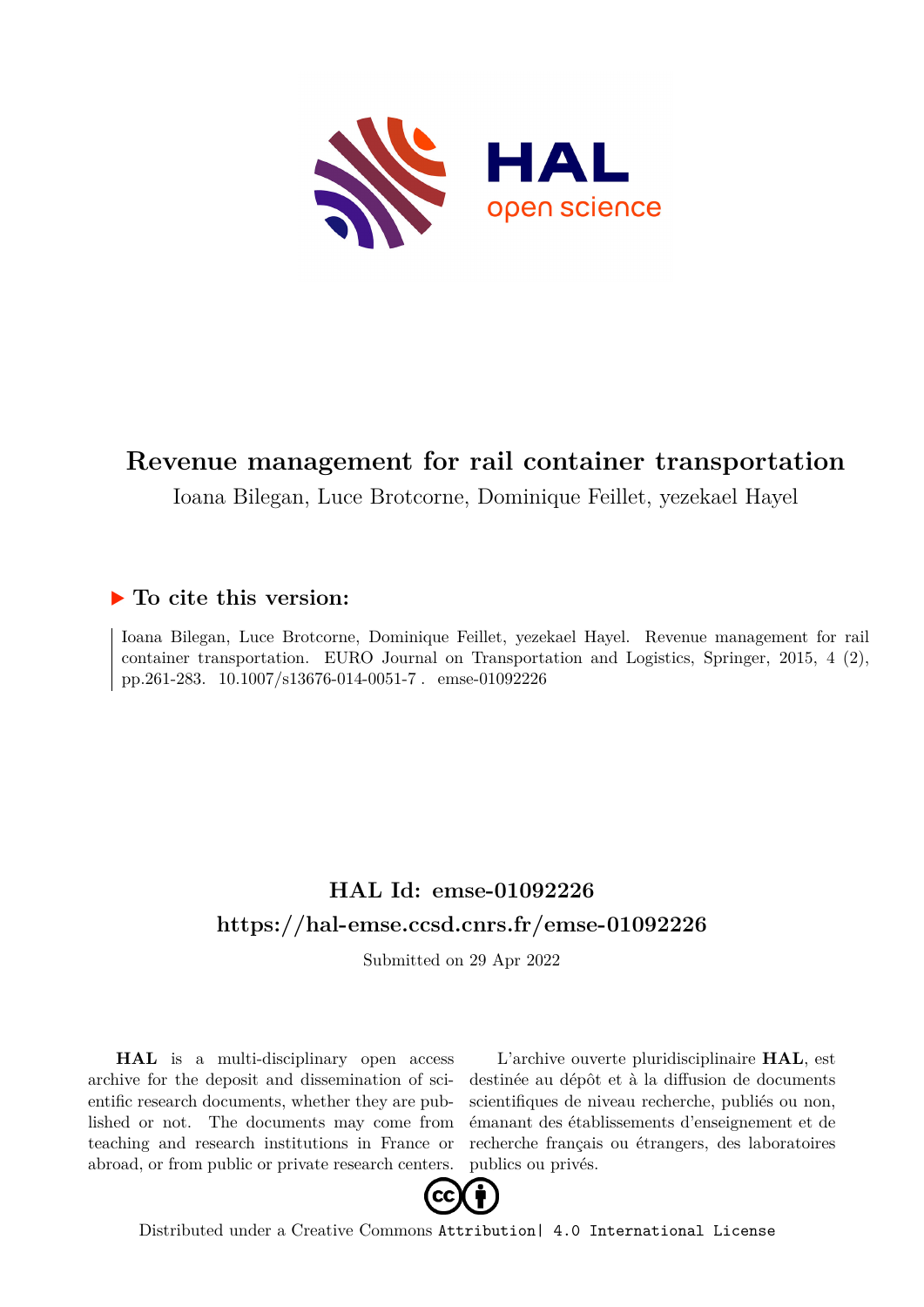



# Revenue management for rail container transportation

Ioana C. Bilegan • Luce Brotcorne • Dominique Feillet • Yezekael Hayel

Received: 26 March 2013 / Accepted: 1 April 2014 / Published online: 15 April 2014 - Springer-Verlag Berlin Heidelberg and EURO - The Association of European Operational Research Societies 2014

Abstract In this paper, we consider the revenue maximization problem of a rail freight transportation company or an intermodal marketing company selling freight transportation services. We propose a revenue management (RM) policy to dynamically accept transportation requests or reject them in favor of some future forecasted transportation demands with higher potential profit. In the proposed load acceptance system, we explicitly take the network structure into account. We analyze solutions obtained from numerical simulations and conclude on the promising results shown by the RM system.

Keywords Revenue management · Rail transportation · Multi-commodity flow problem

L. Brotcorne INRIA Lille-Nord Europe, 59650 Villeneuve d'Ascq, France e-mail: luce.brotcorne@inria.fr

D. Feillet  $(\boxtimes)$ Ecole des Mines de Saint-Etienne, CMP Georges Charpak, 13541 Gardanne, France e-mail: feillet@emse.fr

Y. Hayel

I. C. Bilegan

LAMIH UMR CNRS 8201, Université de Valenciennes et du Hainaut-Cambrésis, 59313 Valenciennes, France e-mail: ioana.bilegan@univ-valenciennes.fr

LIA, Université d'Avignon et des Pays de Vaucluse, 84911 Avignon, France e-mail: yezekael.hayel@univ-avignon.fr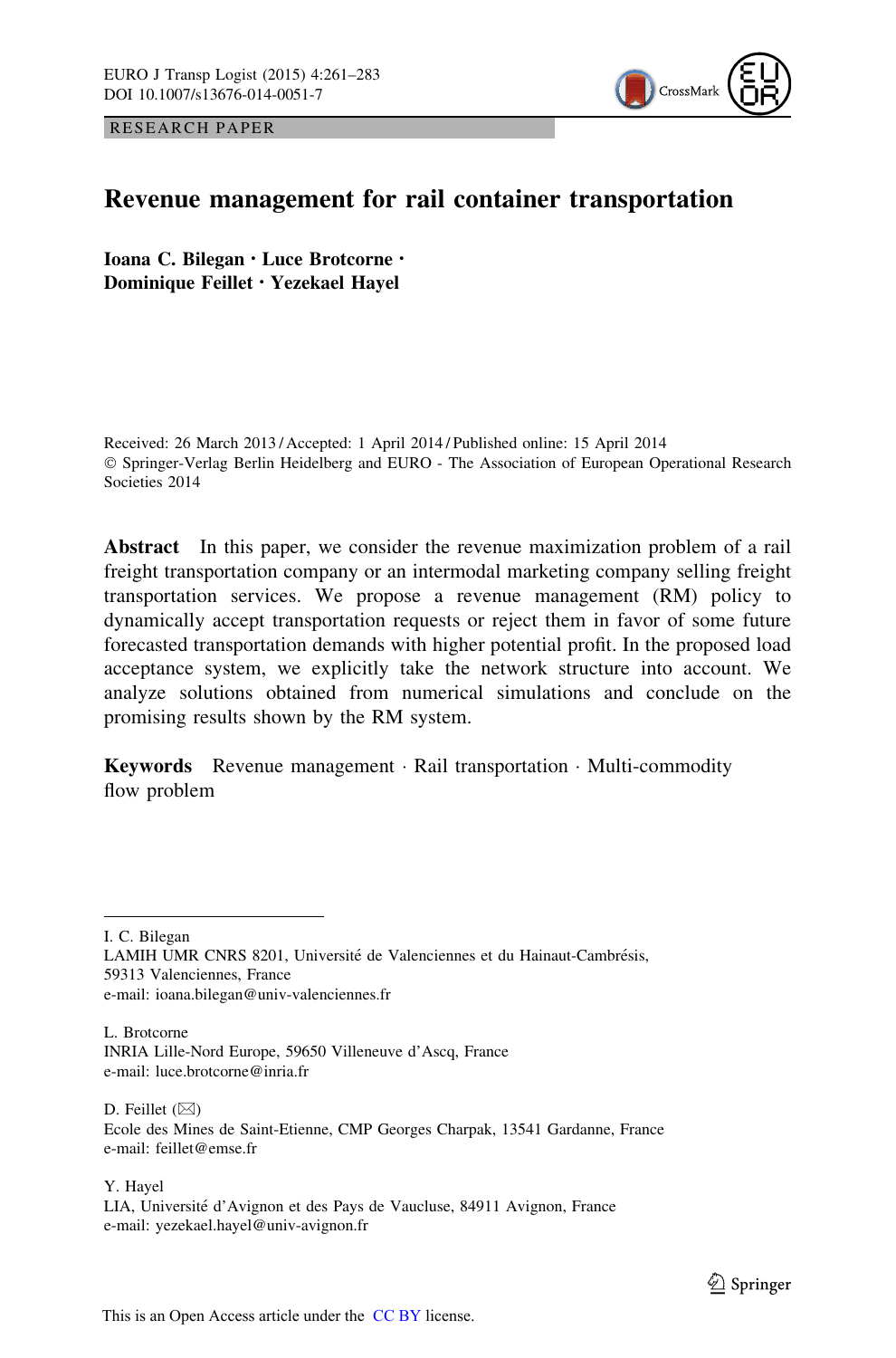## 1 Introduction

Rail freight transportation companies are facing the consequences of deregulation and high competition over the same physical infrastructure. In order to best serve their clients, while maximizing the utilization of their available capacities, an optimal management of their costly assets has to be found (Crainic 2009). Revenue Management (RM) offers a set of tools to make decisions, at the operational level, to maximize the benefits of a firm by dynamically adjusting the offer to the forecasted future demand.

In this paper, we use RM strategies to ''sell the right product to the right customer at the right price at the right time'' (AMR Annual Report 1987). More precisely, we consider the problem of a rail freight transportation company or an intermodal marketing company selling freight transportation services. We consider a full-assetutilization operation policy corresponding to operating regular and cyclically scheduled services with fixed composition (Crainic et al. 2006). This means that each service is scheduled once during a given period, the planned schedule being repeated cyclically over the time horizon. Demand for shipments varies greatly across locations and time, partially due to new management practices favoring justin-time production strategies. Managing such a complex system requires the use of a reservation system. Traditionally, the transportation requests are accepted on a firstcome first-served basis, as long as free capacity exists, and the prices are usually based on handling costs and distances. In such a system with scarce resources during some periods, high-value demands may be unsatisfied due to infeasibility. However, the customers do not all have identical time delivery constraints and/or quality of service requirements. For example, some companies are willing to pay less for longer deliveries or to pay higher rates for quicker deliveries. In this context, it may be advantageous to hold some capacity in reserve if there is a reasonable expectation that high revenue, service sensitive customers will arrive later. The load acceptance management system we design in this paper aims to dynamically accept transportation demands or reject them in favor of some future forecasted transportations demands with higher potential profit. As we will see later the rail freight load acceptance problem, we consider few similarities and differences with the airline inventory control problems in RM systems. The principle that transportation demands can be rejected and the mathematical modeling assumptions made in this paper are not necessarily acceptable in all contexts. National rail industry organization differs greatly between countries. For example, in the US, large railroads are subject to ''common carrier laws'' that force them to accept any demand that is placed to them. The approach developed in this paper concerns rail transportation companies with regulations or practices similar to that of France and other EU countries.

Revenue management systems are classically separated in four subproblems: demand forecasting, inventory control, pricing decision and oversales (Belobaba 1987; Capiez 2003; Chiang et al. 2007; Talluri and van Ryzin 2004). Commonly used in passenger airline transportation or in other service industries such as car rentals or hotels, applications in rail transportation of freight are not largely reported in the scientific literature. Yet, many of the characteristics required for efficiently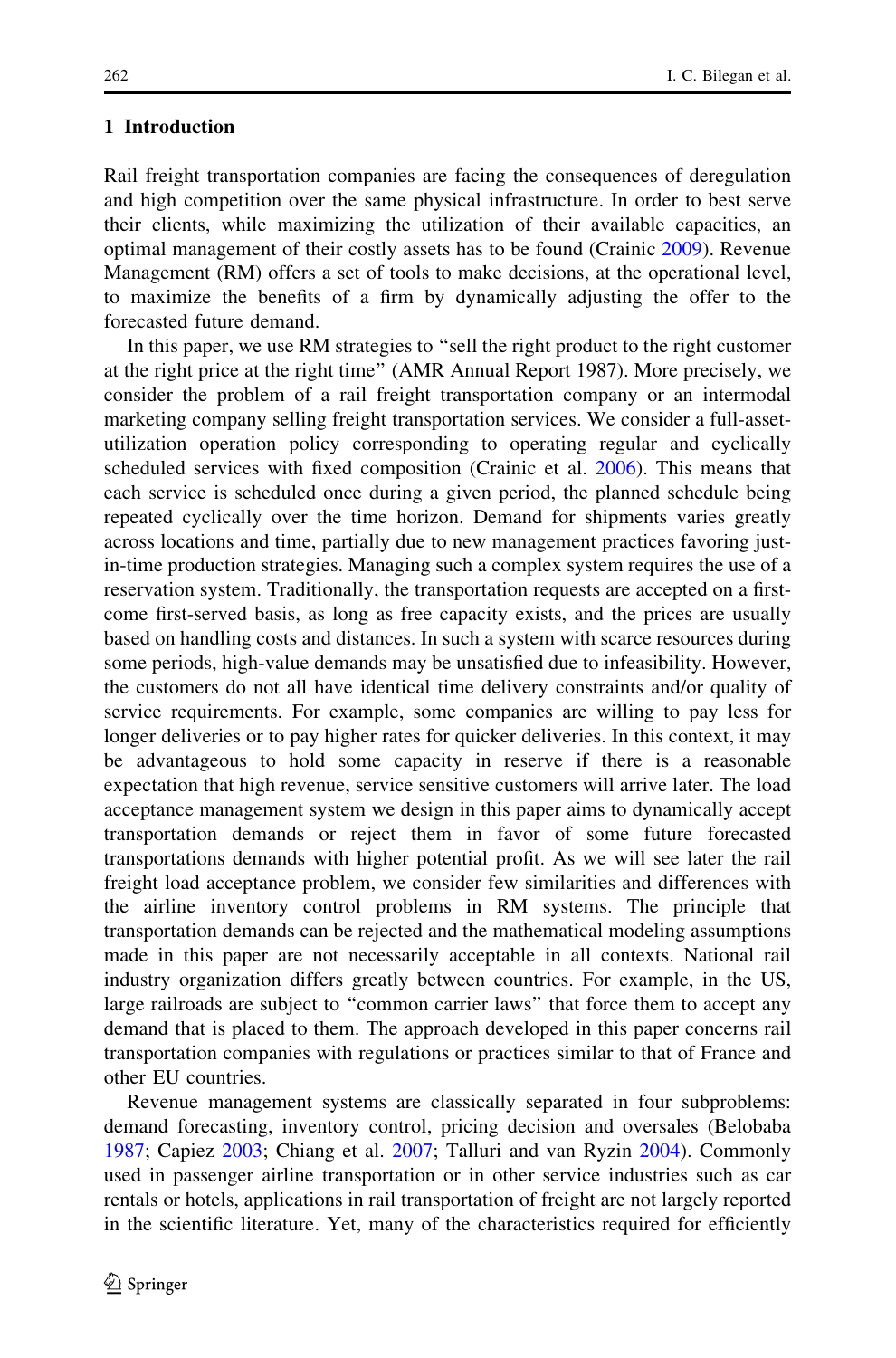applying RM to this mode of transportation are present: the demand varies with time and is uncertain, the transportation service is perishable (scheduled trains have to depart on time, even if their transportation capacity is not full; thus, the unused space on the transportation service is not generating monetary benefits, although the fixed costs of the service have to be payed), and different client profiles and market segments are easily identifiable. In a recent perspective (Kuehn 2011), Kuehn states that yield management is an answer to US freight rail carriers' capacity problems. Although there are challenges in applying conventional yield management techniques to the rail industry, the author describes possible alternative approaches that could help railroads to manage traffic and allocate service network capacity more efficiently. Several presentations at INFORMS annual conferences also emphasized the high potential of RM systems designed for dealing with container (or, more generally, freight) transportation by railway (Gao and Gorman 2008; Lieberman 2005).

A recent survey on railway RM problems is presented in (Armstrong and Meissner 2010). The authors provide an overview of the published literature for both passenger and freight railway RM. While for passengers, the relationships with airline RM are shown to be rather strong [see, e.g., (Bharill and Rangaraj 2008) or (You 2008)], the authors highlight additional difficulties associated with freight rail transportation. These include the fact that the effective capacity in rail transportation is heterogeneous and not known in advance (Gorman 2005). Furthermore, the capacity management problem is highly combinatorial, since solution (the capacity allocation) depends on the routes followed by the merchandise on the service network (Cordeau et al. 1998).

The way revenue and traffic flow management that can be integrated has not been investigated much in the literature. Seminal studies on this issue were provided by Kraft, in his Ph.D thesis (Kraft 1998) and his papers (Kraft 2002; Kraft et al. 2000). This type of study was recently extended in (Crevier et al. 2012). In these different papers, several RM or pricing strategies have been proposed on different types of networks and under diverse assumptions. In this paper, we follow the same line of investigation. However, a major difference is that we explicitly take into account the network structure and interactions in the decision process. More precisely, a lower priority shipment may be displaced even at an intermediate terminal in favor of a newly arrived high revenue load if sufficient slack time exists in the schedule. We assume that a differential pricing policy with different fare classes is proposed to the clients. We focus on the load acceptance process faced by rail freight transportation or by an intermodal company to maximize revenues taking into account future demand forecasting.

The contribution of this paper is a new decision-making process based on a booking and RM system for rail container transportation planning at the operational level. The proposed approach is based on a probabilistic mixed integer programming model formulated on a space–time network representation of the transportation services. A discrimination policy (accept/reject) for each new incoming demand is applied, and the decision process explicitly takes into account the flow interactions between present and future potential demands, to maximize expected revenues. The routing of the demand in the space–time network is evaluated in a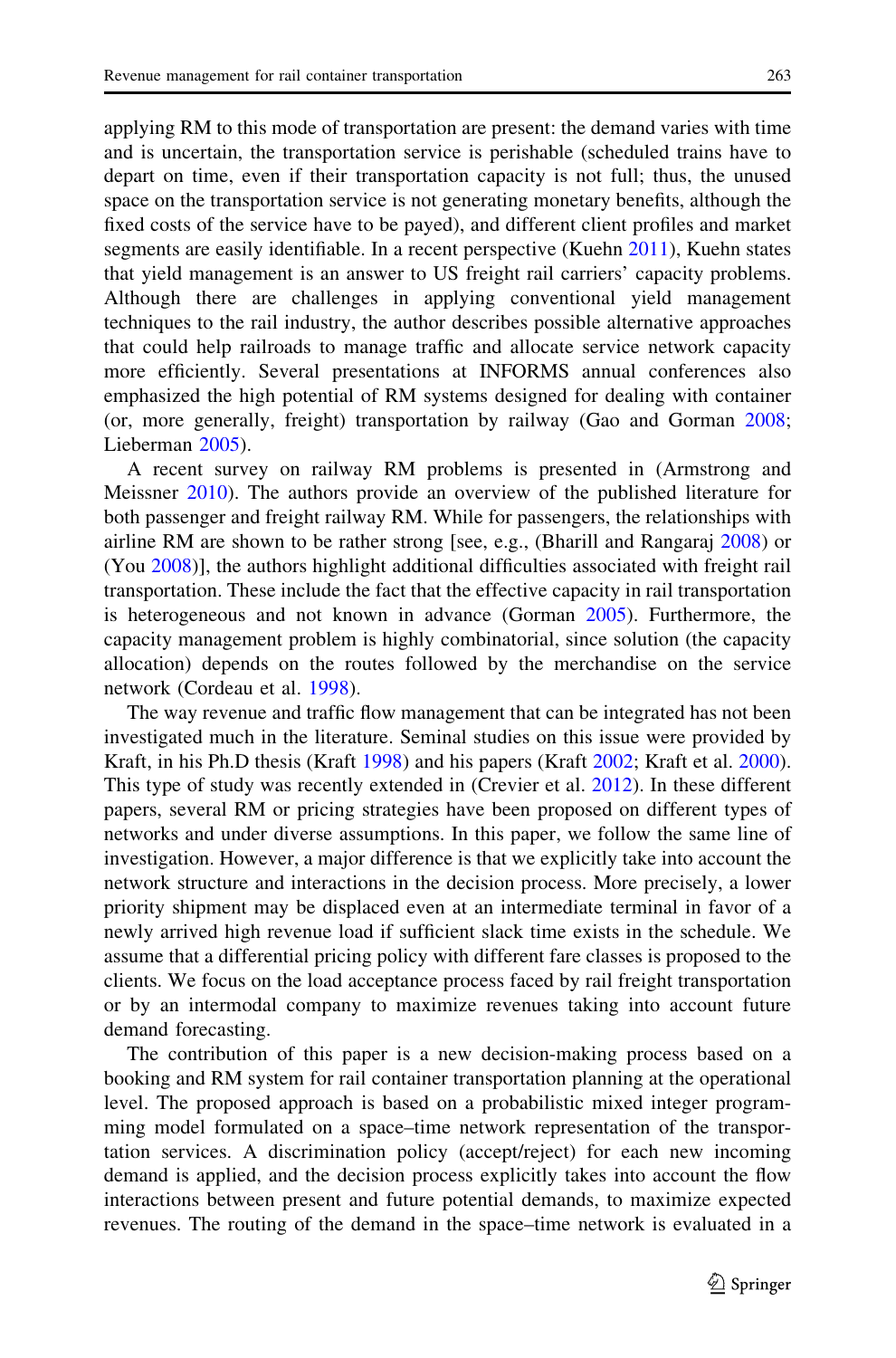predictive manner, by taking into account the potential influence of future high revenue demands, for which capacity should be reserved on the network. We solve the expected revenue maximization problem using an off-the-shelf solver and validate by numerical simulation the decision support system on test instances inspired by French/EU rail transportation companies. We perform sensitivity analysis on fare classes price ratios and demand estimation accuracy criteria to show the robustness of the proposed approach.

The paper is organized as follows. We give a general description of the booking system in Sect. 2. We describe the transportation scheme and introduce a mathematical model for the optimization of container flows in Sect. 3. We present the RM policy and the way new booking requests are accepted in Sect. 4. We finally provide simulation results evaluating this policy in Sect. 5. Concluding remarks and perspectives are given in Sect. 6.

### 2 General description of the booking system

Freight rail transportation companies have a complex organization. When dealing with very dense rail infrastructures such as the French or European rail network, the main difficulty is that many different types of users share the same physical network: competitors (freight transporters), passenger transporters, etc. [see, e.g., (Cacchiani et al. 2010) or (Godwin et al. 2007)]. A very tight planning is thus needed to ensure traffic safety. Companies have to make very early bookings, often more than 1 year in advance, for the needed utilization of the network, with precisely defined time-schedules.

The main purpose of the booking system developed here is to answer the following question: for each new booking demand, what is the right decision, to accept or to reject it? Each new booking demand arriving in the system is characterized by its origin and destination on the carrier's service network, the containers' availability date at the origin, their maximum delivery time, their total volume (in standard volume units, TEU—twenty equivalent units) etc. The time characteristics such as the booking anticipation and the latest delivery time constitute the criteria used to match a specific booking request to its corresponding fare class. Its associated fare is thus known a priori, and no fare negotiation process is to be proposed to the client. Accepting the booking request is decided based on the comparison between the expected future revenue computed with and without that demand in the booking system. This discrimination policy is inspired by classical mechanisms of bid-price controls for network RM, which are based on accepting a booking request only if its price exceeds the opportunity cost of the reduction in resource capacities required to satisfy that request (Talluri and van Ryzin 2004).

In order to estimate these expected revenues, we introduce a space–time network flow problem. We consider two scenarios, both of them accounting for flows corresponding to the already accepted demands, the future potential demands (given in terms of probability distribution of their volumes) and, in turn, including the current demand (Scenario 1) or excluding it (Scenario 2). The accepted demands are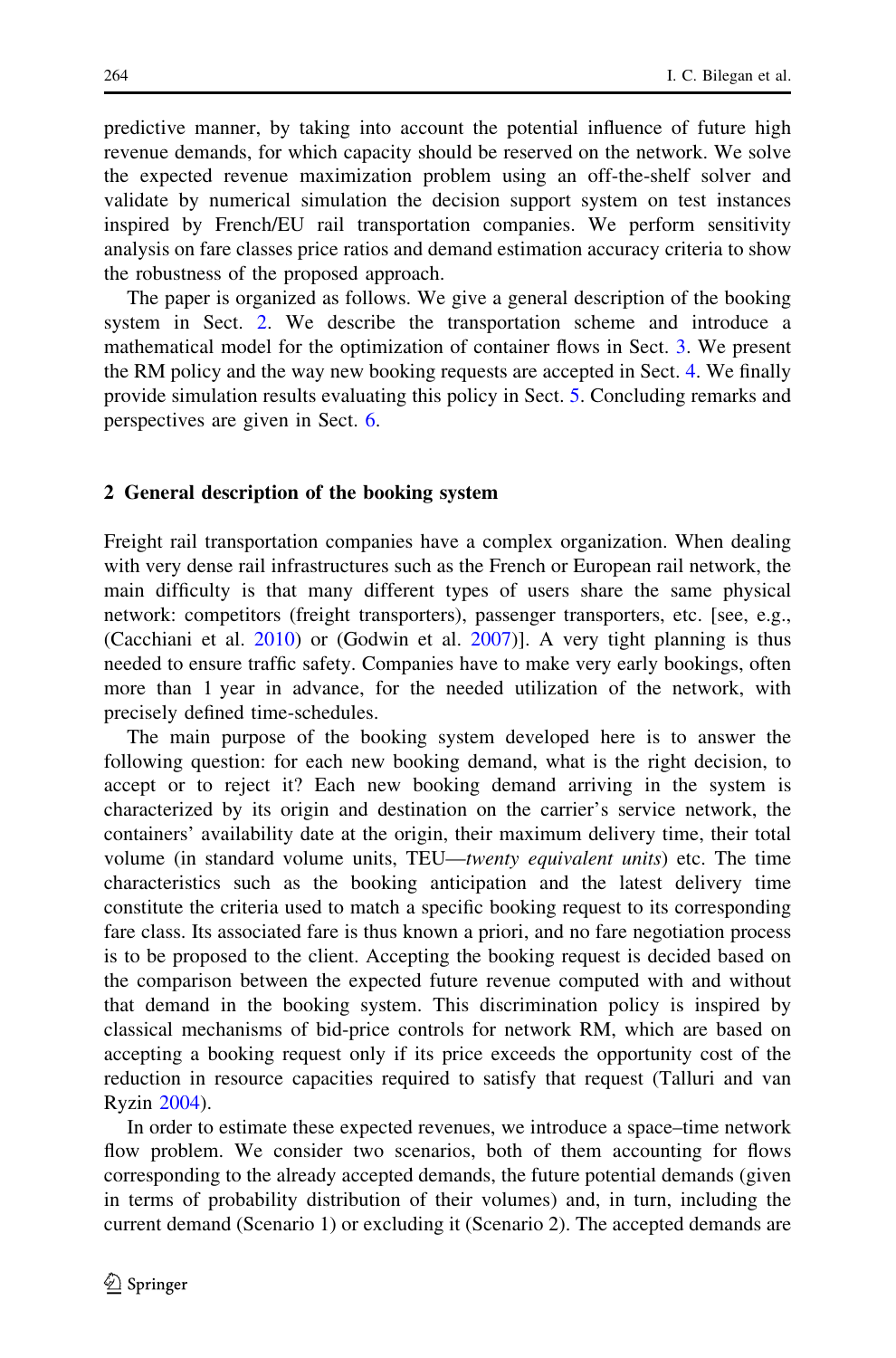thus optimally routed on the service network of the rail carrier. Two problems, corresponding to the two scenarios, have to be solved: the first including the current demand, the second excluding it. The expected revenues, thus, obtained are compared to make the decision of accepting or rejecting the current request.

In the model, we consider two kinds of flow:

- The accepted requests, that have to be routed through the network; this first type of flow corresponds to the already accepted demands that have to be satisfied, including or not the current demand being addressed at the time of the decision making;
- The future potential reservations, which are not to be physically routed, but are used to compute the total expected demand that might be accepted, given the remaining available capacity; in this way, the potential revenue associated with the future demand is estimated.

The system is, thus, able to accept or reject new demands to save capacity for potentially more profitable future demands. Figure 1 depicts the decision support system.

# 3 The container transportation system

We describe in this section, the service offer of the railway company as well as the way the services are operated. This model is inspired by the flow model defined in (Crainic et al. 2006). To keep the model tractable, we focus our study on a relatively small subset of the railway network, and on a relatively short period of time. The empty railcars rebalancing policy is therefore not addressed here. We also consider that the capacity of rail stations, in terms of available railcars and power engines, is large enough to serve the planned services.

# 3.1 Description

Let us consider a rail company working on a full-asset utilization basis to satisfy regular and irregular freight transportation demands for its clients. Let the oriented



Fig. 1 Decision making for the booking system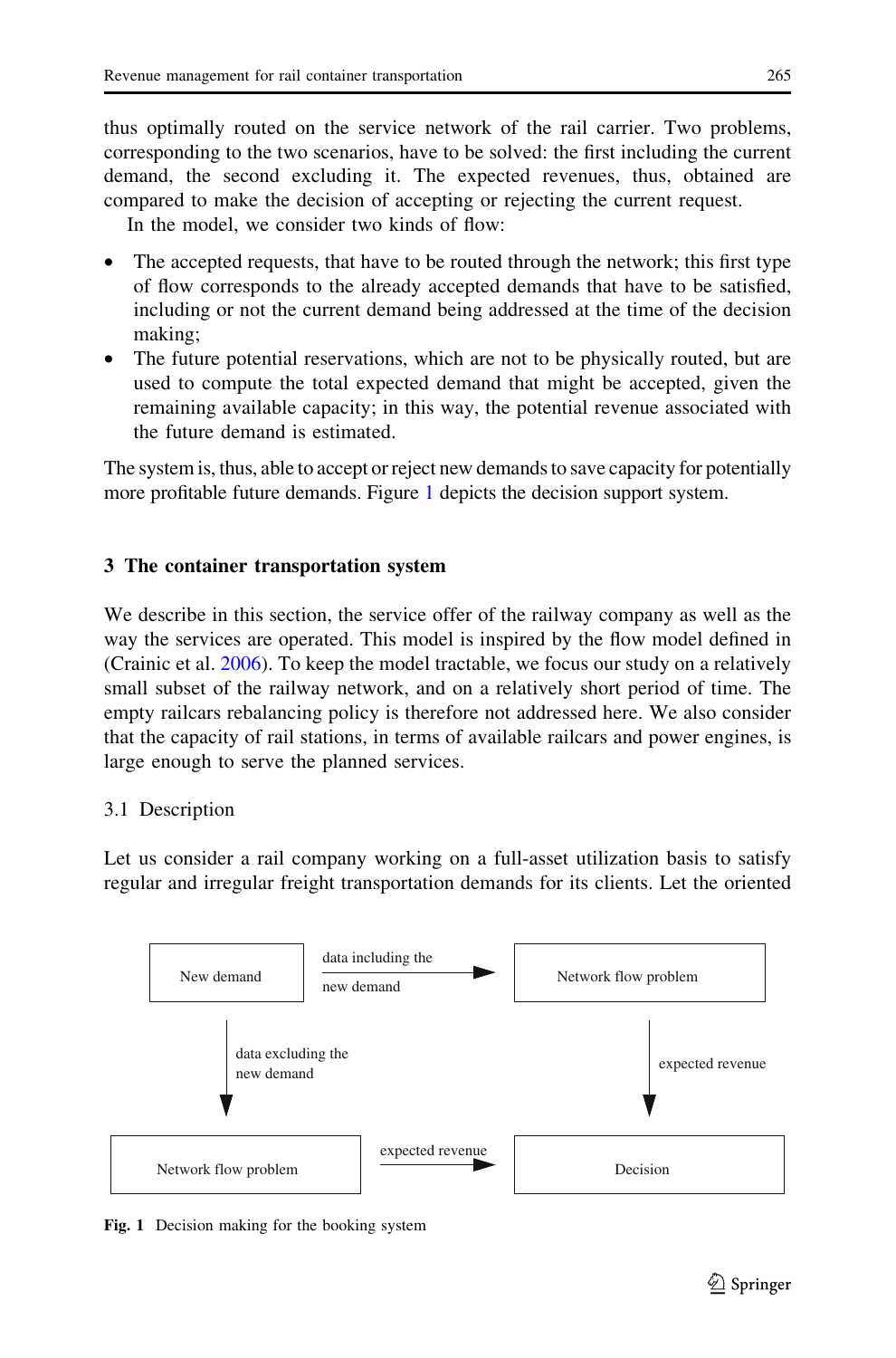#### Fig. 2 Physical network



graph  $G_N = (N, A_N)$  represent the physical network of the carrier. The set N represents the rail stations. Each different arc  $(i, j)$  connecting two different stations  $i, j \in N$  belongs to the set  $A_N$  if and only if the physical network allows a direct train to reach  $j$  starting in  $i$  without traversing any other intermediate station. A discretized time horizon  $T$  is considered, the time unit being one or several hours, depending on the length of the horizon and the data granularity.

We illustrate the graph representation of the physical network in Fig. 2, where a linear network linking five cities is depicted.

In order to organize traffic flows, the company organizes transportation activities as scheduled services that are planned cyclically, with a certain frequency within the planning horizon and with a given itinerary on the physical network. Time dimension is introduced in the model via a space–time representation of the service network. On this network, a service is defined by its origin station and its departure time, its destination station and its arrival time, its itinerary within a fixed schedule and lower and upper bounds in terms of transportation capacity. Let S denote the set of services.

Any transportation request may be served by one ore more services, from the origin station to the destination station of the demand.

Let  $K$  be the set of demands, and let us consider for the time being that all the demands are known in advance and accepted by the booking system. We place ourselves in the static case, where the only decision to be made is the freight optimal routing on the network. The dynamic case, where a decision to accept or reject the current demand has to be made, will be treated in the Sect. 4.

When using the term service, the terms leg and block must be introduced as well. A leg is one arc in the set  $A_N$ , connecting two consecutive stations, in the physical network. Let  $R(s)$  be the route of service s, in other words, the set of legs used by the service s. A *block* is a set of railcars traveling together within a given service, using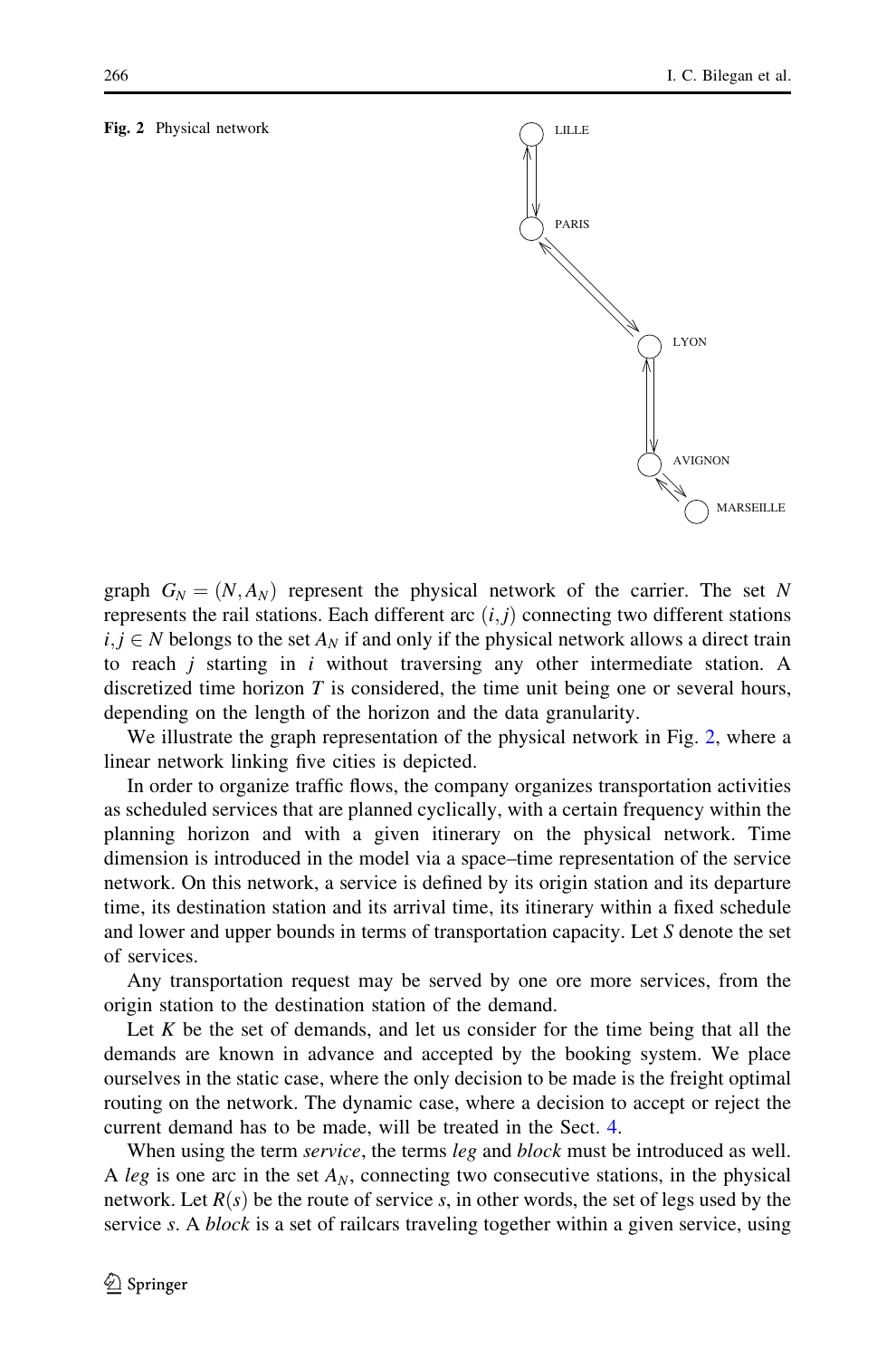

Fig. 4 Blocks of a service

one or more legs. Note that the origin and the destination of a block may be different from the origin and destination of the containers being transported on that block. Let  $B(s)$  be the set of blocks associated with a service s and let  $B = \bigcup_{s \in S} B(s)$  be the set of all the blocks of the services offered by the rail company on a given network. Services and blocks are defined by the block plan of the transporter, on the long or medium term. The routing of the freight volume corresponding to one transportation demand will be given by the set of all blocks, belonging to one or several services, to which the demand will be assigned, if accepted.

We give an example of a service and its four legs in Fig. 3, and an example of the blocks defined for this service in Fig. 4. Figure 5 illustrates these blocks, represented on a space–time network.

In terms of mathematical notation, a given service  $s \in S$  is characterized by :

- $o(s) \in N$ : service origin on the physical network;
- $d(s) \in N$ : service destination on the physical network;
- $R(s)$ : the route used by the service;
- $t(s) \in T$ : service departure time [from  $o(s)$ ];
- $\theta(s) \in \mathbb{N}$ : service duration [arrival at destination  $d(s)$  takes place at  $t(s) + \theta(s)$ ];
- $B(r, s) \subset B$   $(r \in R(s))$ : set of blocks of service s using leg r;
- $l(s)$ : lower bound for service capacity, in TEUs; gives the minimum volume that is required for the service to operate;
- $u(s)$ : upper bound for service capacity, in TEUs; gives the maximum volume the service is able to transport.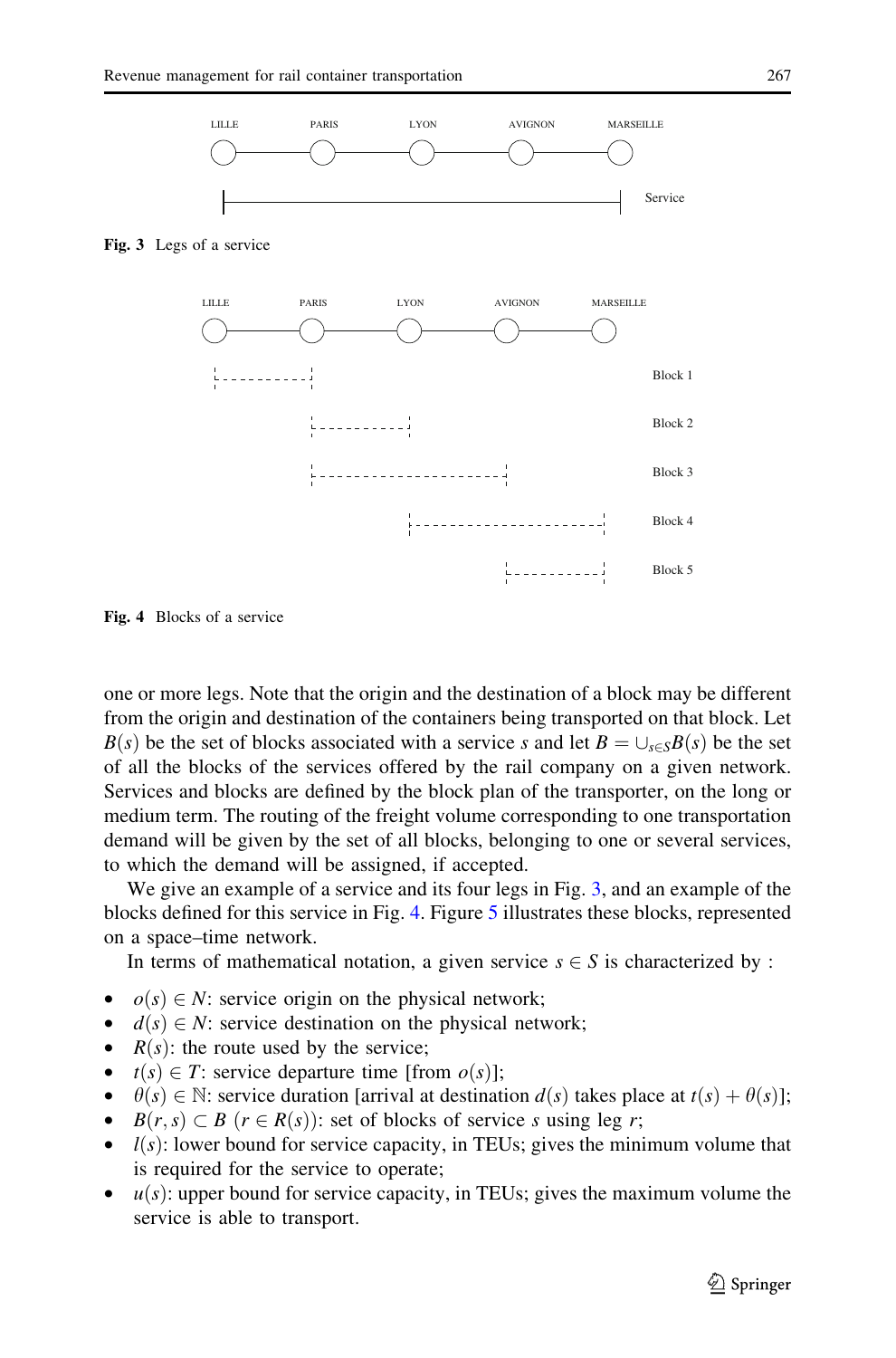

Fig. 5 Structure of the space–time network, in terms of blocks

A block  $b \in B$  is characterized by:

- $o(b) \in N$ : block origin on the physical network;
- $d(b) \in N$ : block destination on the physical network;
- $s(b) \in S$ : service to which the block belongs;
- $t(b)$ : departure time of the block from its origin  $o(b)$ ;
- $\theta(b)$ : block duration [arrival at destination  $d(b)$  takes place at  $t(b) + \theta(b)$ ];
- $\bullet$   $l(b)$ : lower bound for block capacity, in TEUs; gives the minimum volume that is required for the block to exist;
- $u(b)$ : upper bound for block capacity, in TEUs; gives the maximum volume that can be transported by a block.

A transportation demand  $k \in K$  is characterized by:

- $o(k) \in N$ : demand origin on the physical network;
- $d(k) \in N$ : demand destination on the physical network;
- vol $(k)$ : freight volume to be transported, in TEUs;
- $t_{avl}(k)$ : freight availability time at the origin;
- $t_{\text{max}}(k)$ : freight latest delivery time to the destination;
- $B(k) \subset B$ : set of blocks that could be used to satisfy the demand; the characteristics of the demand  $[t_{\text{avl}}(k), t_{\text{max}}(k)...]$  as well as other possible specific requirements and incompatibilities are considered when defining this set of blocks.

We also introduce the following additional notation, for the sake of simplicity, to denote the set of demands  $k \in K$  that use the same block  $b \in B(k)$ :  $B^{-1}(b) \subset K$  $(b \in B)$ .

We denote by  $K_f \subset K$  the set of demands belonging to the regular traffic on the network. Since these regular flows correspond to large volume demands, of regular clients, received and accepted long before the ''current day'', the corresponding block assignment is decided on the long term and fixed in advance.

Freight containers are traveling on the network under two types of capacity constraints: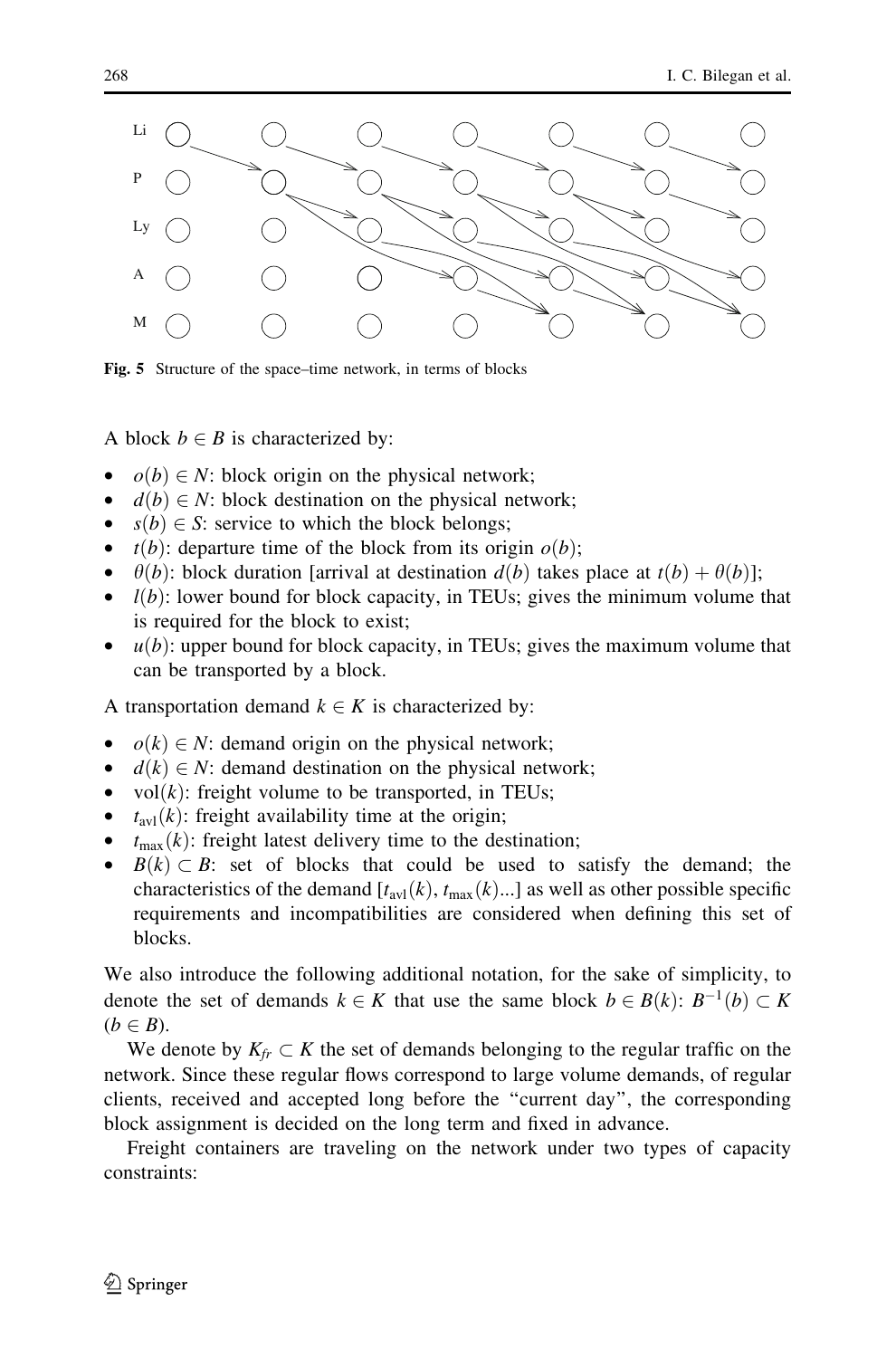- Services capacities: the power engine in charge with a service  $s \in S$  cannot pull more than a predefined freight volume  $u(s)$ ; it cannot pull less than a predefined freight volume  $l(s)$  either, otherwise the service is not profitable;
- Blocks capacities: a block  $b$  cannot contain more than a predefined freight volume  $u(b)$ , nor can it contain less than a predefined freight volume  $l(b)$ , for practical operational reasons.

We make the assumption that the minimum load for blocks and services is ensured by the regular flows; moreover, in our model we consider the remaining capacity only after the subtraction of the regular traffic flows already allocated on the network. In other words, the remaining capacity is taken into account for the capacity constraints in the model: this capacity is thus between zero (when no capacity is left available for irregular demands) and an upper bound. For this reason, the lower bounds for block and service capacities are not to be used in the model we present; the remaining available capacities that are used by the irregular transportation demands are thus given by the values of the upper bounds of those capacities.

In the following section, we propose a mathematical model for the freight transportation problem on the space–time network. This model is defined in the context of a rail company functioning under the rules as described previously. Nevertheless, the proposed approach is robust enough to cope with different ways of working for other types of transportation companies, as long as the transportation network can be represented in terms of block plans on a space–time network.

#### 3.2 Mathematical models

In this section, we introduce a mathematical formulation for the network flow optimization problem. The model is based on a space–time network  $G = (V, A)$ , constructed as follows.

The set of nodes V is composed of three subsets:  $V = V_{NT} \cup V_O \cup V_D$ .

 $V_{NT} = \{v_{i,t} | (i,t) \in N \times T\}$  is the backbone of the space–time network. Each physical location is replicated for all time periods  $1, \ldots, T$ , thus forming the space– time pairs of the set  $V_{NT}$ .  $V_O = \{u_k | k \in K\}$  and  $V_D = \{w_k | k \in K\}$  represent the sets of origins and destinations of all requests (irrespective of time), respectively.

The set of all the arcs of the network, A, is made of five subsets:  $A = A_B \cup A_{wtt} \cup A_O \cup A_D \cup A_R.$ 

 $A_B$  stands for the set of blocks in the space–time network. To each block  $b \in B$  is assigned an arc, coined  $a(b)$ , which connects its origin  $[v_{o(b),t(b)}]$  and destination  $[v_{d(b), t(b)+\theta(b)}]$  on the space–time network:  $A_B = \{a(b)|b \in B\}.$ 

 $A_{\text{wtt}}$  represents waiting times in stations:  $A_{\text{wtt}} = \{ (v_{i,t}, v_{i,t+1}) | (i, t) \in$  $N \times T \setminus \{t_{\text{max}}\}\}\,$ , where  $t_{\text{max}}$  is the last time step of time horizon T.

The three other arc sets connect source and destination ''dummy'' nodes to the remaining of the graph.  $A_{\mathcal{O}}$  is composed of one arc per request  $k \in K$ , which connects the source  $u_k$  to the node  $(i, t)$  in  $V_{NT}$  with  $i = o(k)$  and  $t = t_{av1}(k)$ :  $A_O = \{(u_k, v_{o(k), t_{\text{svl}}(k)}) | k \in K\}$ . Equivalently,  $A_D$  is the set of arcs connecting the last nodes of  $V_{NT}$  allowing the completion of the transportation requests k to their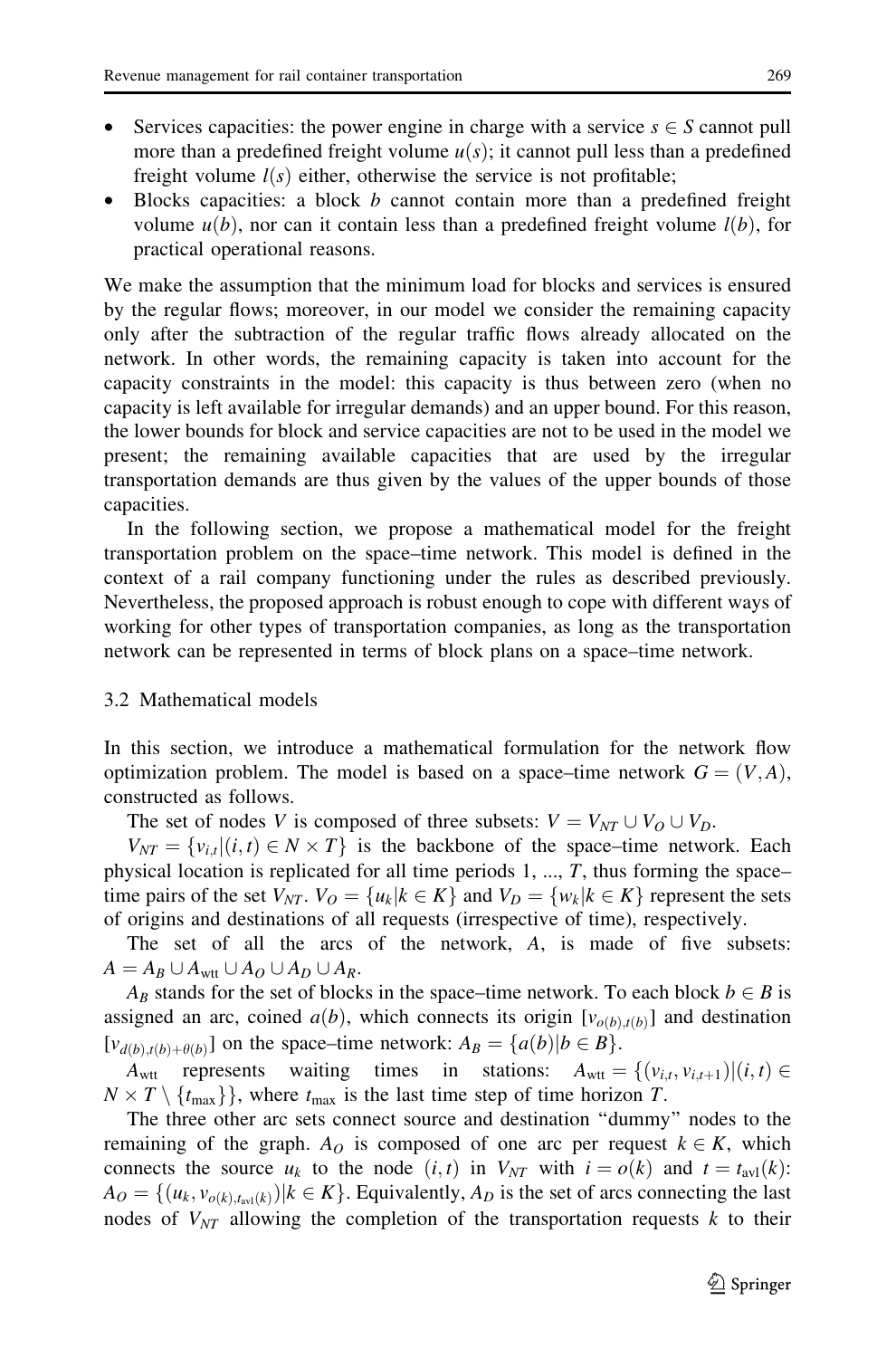

Fig. 6 Space–time network including waiting arcs and dummy arcs.

destinations  $w_k \in V_D$ :  $A_D = \{(v_{d(k), t_{\text{max}}(k)}, w_k) | k \in K\}$  (this is equivalent to considering that even if some containers arrive at their destination before  $t_{\text{max}}$ , they wait at the destination yard until the maximum delivery time is reached, so that we have a single arc per request in  $A<sub>D</sub>$ ; otherwise, there could be several arcs at destination of k, for times  $t \le t_{\max}(k)$ . Finally,  $A_R$  contains a single arc  $(w_k, u_k)$  per request  $k \in K$ , coined  $a(k)$ :  $A_R = \{a(k)|k \in K\}$ . This latter set aims at ensuring flow balance throughout the graph  $G$  and is solely introduced for the sake of simplifying the subsequent mathematical modeling.

Figure 6 exhibits a part of the graph  $G$  obtained in the case of the example given in the previous section, considering a request for transportation of containers from Lille to Marseille within a maximum delivery time of 6 time units (TU).

We introduce the following decision variables. The variable  $v(k, a)$  represents the volume of the request  $k \in K$  delivered via the arc  $a \in A$ . Depending on the subset of A to which arc a belongs, the value of  $v(k, a)$  can easily be interpreted. For example, in the case where  $a \in A_B$ ,  $v(k, a)$  indicates the quantity of merchandise to be loaded in the corresponding block; if  $a \in A_{wtt}$ ,  $v(k, a)$  is the quantity of merchandise that is going to wait in the corresponding station during the time interval represented by arc *a*; *etc.* Note that variables  $v(k, a)$  are only defined when the use of arc *a* for satisfying request  $k$  is compatible with the time characteristics of the request. This set of arcs is then denoted  $A_k$ . Also, the set of ending nodes of arcs in  $A_k$  is denoted  $V_k$ , so that flow issued from request k will traverse the network through the subgraph  $(V_k, A_k)$ .

For the sake of simplicity, we also introduce additional variables  $v(b)$ , with the meaning that  $v(b)$  is the cumulated load of block  $b \in B$ .

We denote v as the vector defined by variables  $v(k, a)$  and  $v(b)$ . The problem of delivering goods in the railway network can then be described as follows: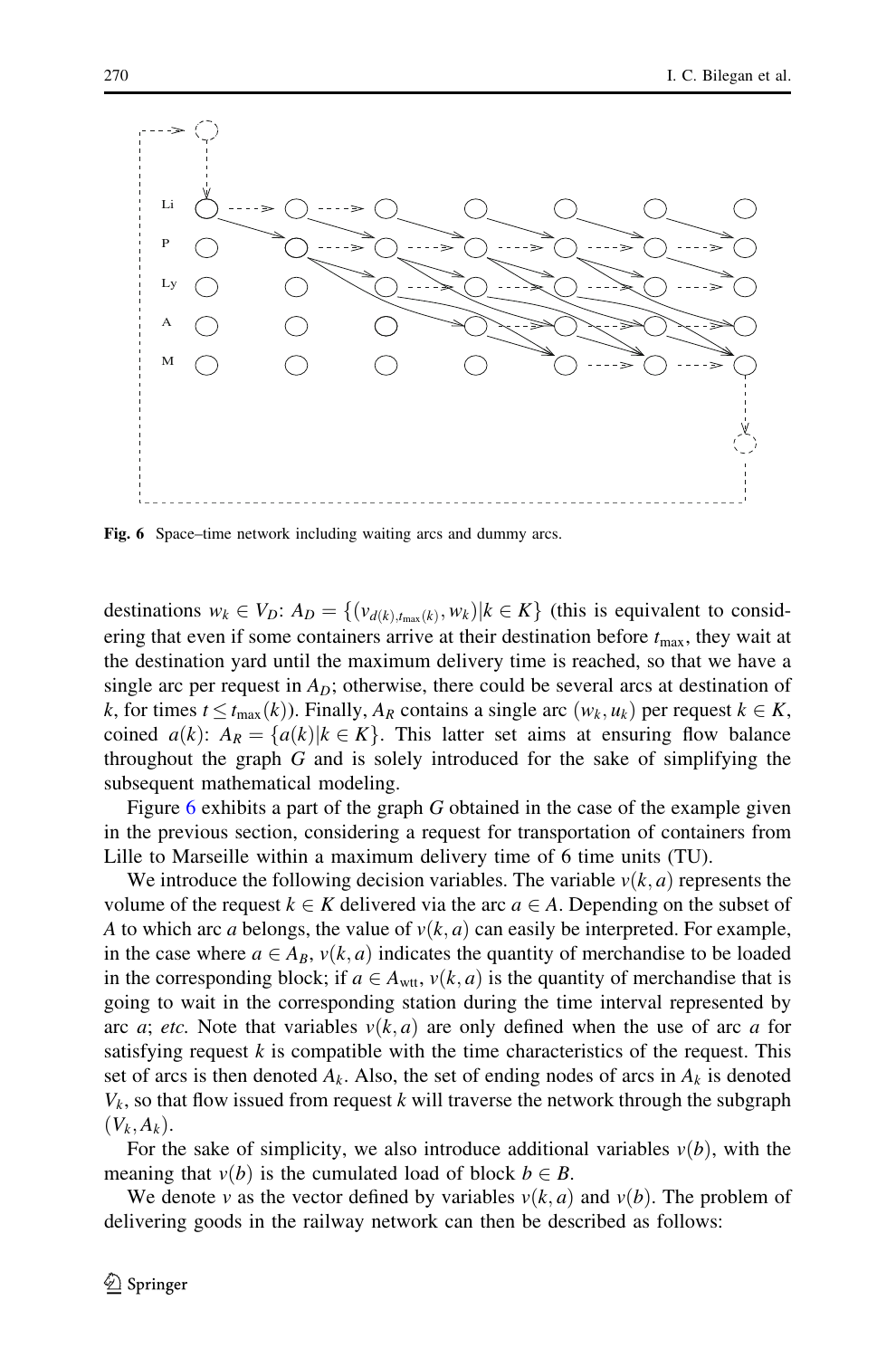maximize  $\phi(v)$  (1)

subject to

$$
v(b) = \sum_{k \in B^{-1}(b)} v(k, a(b)) \quad (b \in B),
$$
 (2)

$$
v(b) \le u(b) \quad (b \in B), \tag{3}
$$

$$
\sum_{b \in B(r,s)} v(b) \le u(s) \quad (s \in S, r \in R(s)),\tag{4}
$$

$$
\sum_{a \in \delta^+(i) \cap A_k} \nu(k, a) - \sum_{a \in \delta^-(i) \cap A_k} \nu(k, a) = 0 \quad (k \in K, i \in V_k), \tag{5}
$$

$$
v(k, a(k)) = vol(k) \quad (k \in K),
$$
\n(6)

$$
v(k, a) \text{ fixed} \quad (k \in K_{fr}, a \in A_k), \tag{7}
$$

$$
v(k, a) \ge 0 \quad (k \in K, a \in A_k), \tag{8}
$$

$$
v(b) \ge 0 \quad (b \in B). \tag{9}
$$

The definition of the objective function  $\phi$  depends on the objective pursued. Its definition in the context of the arrival of new requests will be discussed in Sect. 4. Constraints  $(2)$  define the load of a block as the sum of the quantities of goods assigned to this block. Inequalities  $(3)$  and  $(4)$  ensure block and service capacity constraints, respectively. Regarding services, this capacity is enforced for each leg (segment) composing the service. Constraints (5) stand for flow balance, for each request  $k \in K$ , where notations  $\delta^{-}(i)$  and  $\delta^{+}(i)$  denote ingoing and outgoing arcs of node *i*, respectively. Constraints (6) ensure that every request  $k \in K$  is satisfied by imposing a flow  $vol(k)$ , equal to the volume of the demand, on the dummy arc  $a(k) = (w_k, u_k)$  (that links backwards the sink to the source node). Finally, constraints (7) define the volumes associated with the regular flows in the network.

### 4 The booking and revenue management system

In this section, we present a booking and RM system devoted to the arrival of new requests. We describe the behavior of the system faced with the arrival of a new request  $\tilde{k}$  at time  $t_{res}(\tilde{k})$ . Time  $t_{res}(\tilde{k})$  is the time the client calls in to make a booking for a certain transportation demand  $\tilde{k}$ . This time is called the reservation time of the request.

The discretization of the time horizon involves relatively large periods between the time steps (e.g., the time period may be equal to six hours, twelve hours, etc.,). Therefore, we assume that several booking requests may arrive simultaneously at each time step, although we assume that these requests are treated sequentially, in the order of their arrival (i.e., requests following request  $\tilde{k}$  at time  $t_{res}(\tilde{k})$  are not known while request  $\tilde{k}$  is treated).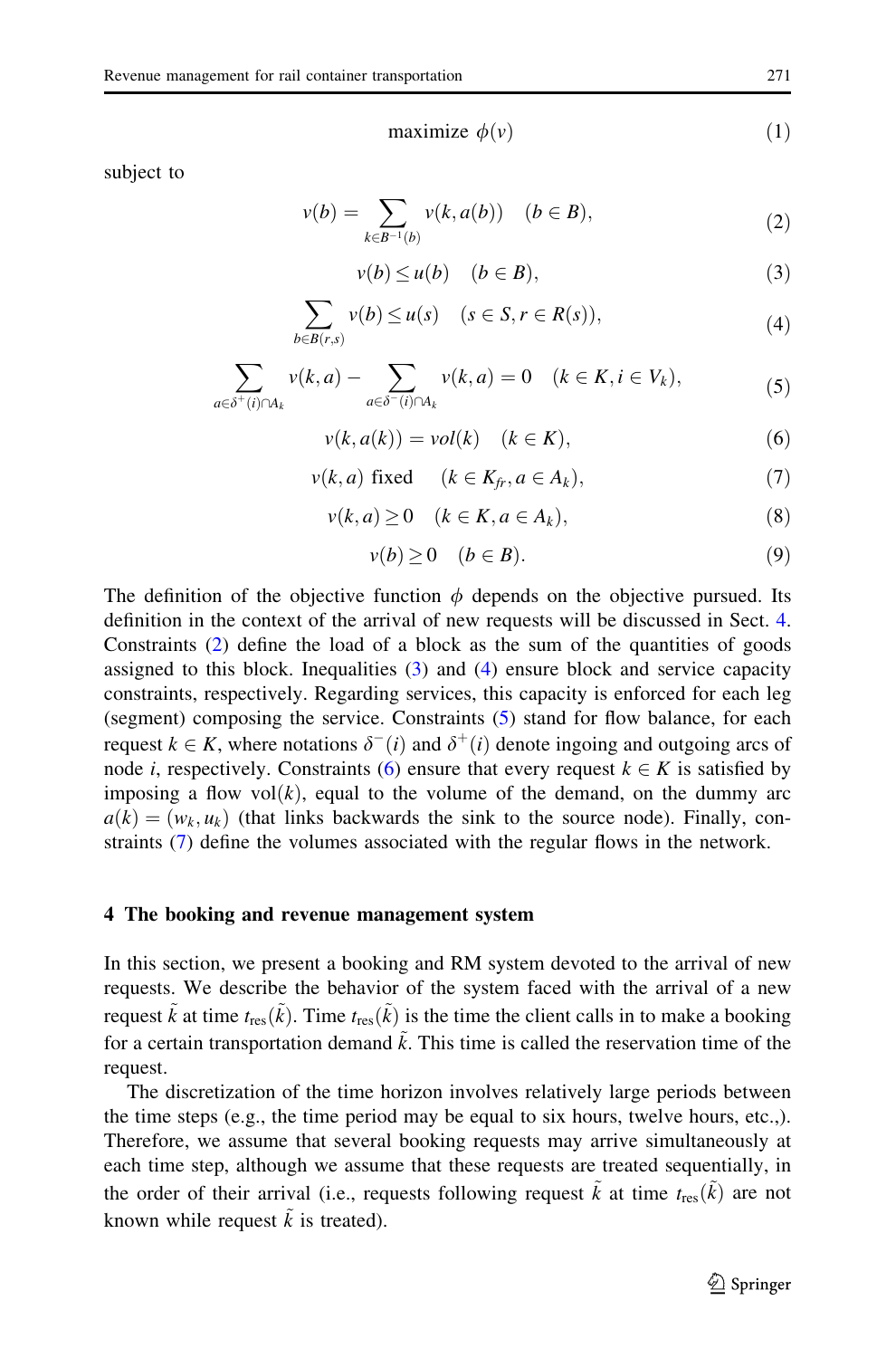At time  $t_{\text{res}}(\tilde{k})$ , the booking system has to decide whether or not request  $\tilde{k}$  should be accepted. Let us recall that in addition to its booking time, request  $\tilde{k}$  is defined by its origin  $o(\tilde{k})$ , its destination  $d(\tilde{k})$ , a volume vol $(\tilde{k})$ , times  $t_{\text{avl}}(\tilde{k})$  and  $t_{\text{max}}(\tilde{k})$  (see Sect. 3). In view of its characteristics  $o(\tilde{k})$ ,  $d(\tilde{k})$ ,  $t_{res}(\tilde{k})$ ,  $t_{avl}(\tilde{k})$  and  $t_{max}(\tilde{k})$ , the request is assigned to a fare class, with a known unit price denoted  $f(\tilde{k})$ . Thus, the revenue obtained in case request  $\tilde{k}$  is accepted is  $vol(\tilde{k}) \times f(\tilde{k})$ . No request can be partially accepted. Also, the booking system is designed for requests of limited amount, and unit prices are assumed to be independent of the total amount of goods involved in the request.

A new request is accepted under two conditions:

- A feasibility condition, imposing that a solution exists including the new request plus the formerly accepted requests and regular flows.
- An economic condition, implying that the expected revenue if the request accepted is at least equal to the expected revenue in case of rejection; note that the computation of these expected revenues requires that some forecasts of the future demands should be available in the system.

When the request is rejected, we assume that the customer leaves the system. In particular, we do not treat the case where the same customer reformulates his/her request to fit in another fare class.

To compute the expected revenue for a booking request  $\tilde{k}$ , we have to look at the possible flow interactions between this request and potential future requests that might use the same services and blocks of the transportation network. Let us define  $\mathcal{L}(\tilde{k})$  as the set of all possible future booking request configurations with direct interactions with the request  $\tilde{k}$ . Each potential request configuration  $l \in \mathcal{L}(\tilde{k})$  is characterized by an origin–destination pair  $(o(l), d(l))$ , an availability time  $t_{avl}(l)$ , a latest delivery time  $t_{\text{max}}(l)$  and a booking time  $t_{\text{res}}(l)$ . By direct interactions, we mean that the time intervals on which future demands and the new booking demand  $\tilde{k}$  are routed on the space–time network overlap. Mathematically, we define the set of future requests  $\mathcal{L}(\tilde{k})$  as made up of requests of type *l* satisfying simultaneously the two time conditions:

• 
$$
t_{\text{res}}(l) > t_{\text{res}}(\tilde{k}),
$$

• 
$$
[t_{\text{av1}}(l), t_{\text{max}}(l)] \cap [t_{\text{av1}}(\tilde{k}), t_{\text{max}}(\tilde{k})] \neq \emptyset.
$$

The unit price corresponding to the fare class to which a request configuration  $l$ belongs is denoted  $f(l)$ . Note that  $\mathcal{L}(\tilde{k})$  is possibly a very large set as it enumerates all the feasible combinations of the parameters that define a request. However, not all of these requests will become realizations. Each request type  $l \in \mathcal{L}(\tilde{k})$  has a probability distribution associated with it. This is given in terms of possible values of the volume of that request. These values are integer and bounded, as they are given in terms of number of twenty feet containers (TEUs). Therefore, we use a discrete probability distribution function, denoted  $P_l(x)$ , to characterize the random integer variable corresponding to the volume  $x$  of the potential request type  $l$ . A volume  $x = 0$  indicates that the request will not appear.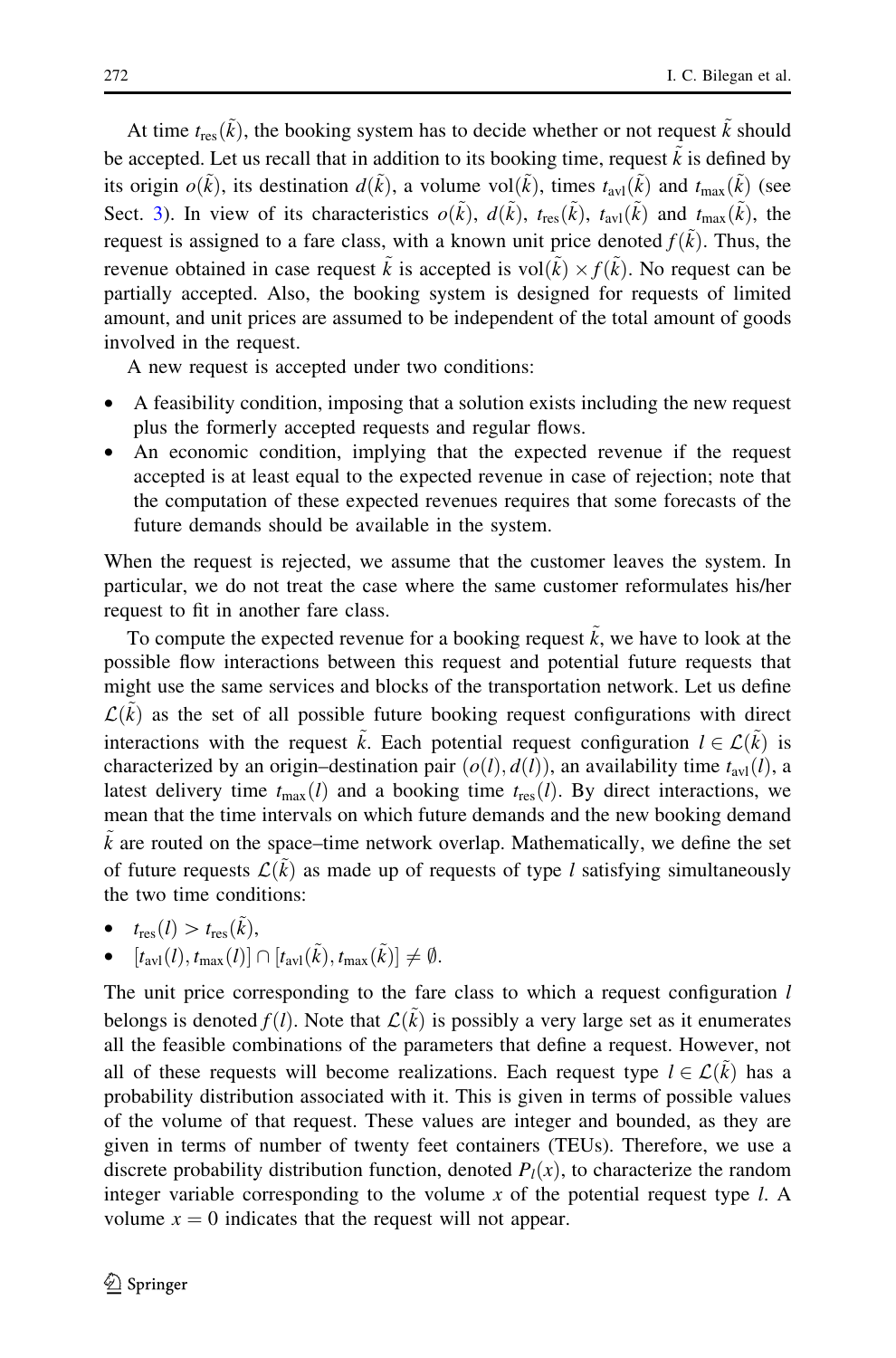Let us finally introduce decision variables  $vol(l)$ ,  $l \in \mathcal{L}(\tilde{k})$ , aimed at "booking" some capacity (delivery routes) in the network for potential future requests. More precisely,  $vol(l)$  is a decision variable that gives the maximum volume available to serve a request of type  $l$ , compatible with the capacity constraints on blocks and services of the network.

Then, given a vector v [including variables vol $(l)$ ], the expected revenue for future requests can be computed as:

$$
\phi(v) = \sum_{l \in \mathcal{L}(\bar{k})} f(l) \sum_{x=0}^{\text{vol}(l)} x P_l(x).
$$
 (10)

Note that when the volume x exceeds  $vol(l)$  no revenue is obtained as requests cannot be partially accepted.

We denote by  $K(\tilde{k})$  the set of all requests accepted before request  $\tilde{k}$  , including the regular flows.

Model  $REJECT(\tilde{k})$  described below allows to evaluate the expected maximum revenue at time  $t_{\text{res}}(\tilde{k})$ , if request  $\tilde{k}$  is rejected:

$$
\text{maximize } \phi(v) \tag{11}
$$

subject to

$$
v(b) = \sum_{k \in B^{-1}(b)} v(k, a(b)) + \sum_{l \in B^{-1}_{\mathcal{L}(\hat{\mathbb{F}})}(b)} v(l, a(b)) \quad (b \in B),
$$
\n(12)

$$
v(b) \le u(b) \quad (b \in B), \tag{13}
$$

$$
\sum_{b \in B(r,s)} v(b) \le u(s) \quad (s \in S, r \in R(s)),\tag{14}
$$

$$
\sum_{a \in \delta^+(i) \cap A_k} \nu(k, a) - \sum_{a \in \delta^-(i) \cap A_k} \nu(k, a) = 0 \quad (k \in K(\tilde{k}), i \in V_k), \tag{15}
$$

$$
\sum_{a \in \delta^+(i) \cap A_l} v(l, a) - \sum_{a \in \delta^-(i) \cap A_l} v(l, a) = 0 \quad (l \in \mathcal{L}(\tilde{k}), i \in V_l), \tag{16}
$$

$$
v(k, a(k)) = vol(k) \quad (k \in K(\tilde{k})), \tag{17}
$$

$$
v(l, a(l)) = vol(l) \quad (l \in \mathcal{L}(\tilde{k})), \tag{18}
$$

$$
v(k, a) \text{ fixed } (k \in K(\tilde{k}), a \in A_k), \tag{19}
$$

$$
v(l,a) \ge 0 \quad (l \in \mathcal{L}(\tilde{k}), a \in A_l), \tag{20}
$$

$$
vol(l) \ge 0 \quad (l \in \mathcal{L}(\tilde{k})), \tag{21}
$$

 $v(b) \ge 0 \quad (b \in B).$  (22)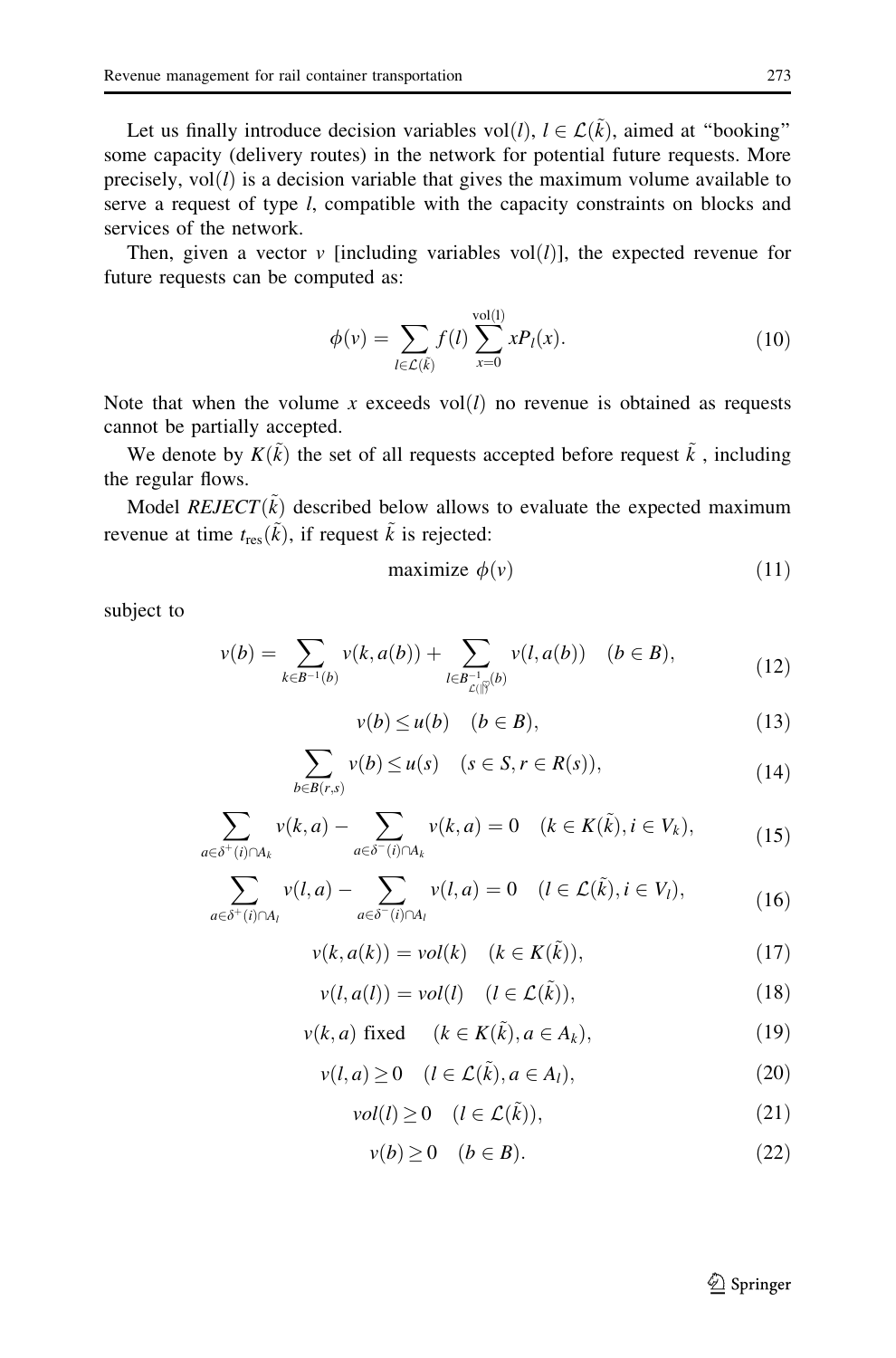where  $B^{-1}_{\mathcal{L}(\hat{N})}(b)$  is the set of requests of  $\mathcal{L}(\tilde{k})$  that are authorized to use block b and  $(V_l, A_l)$  is the subgraph within which the request of type l can be delivered (subgraph containing all the blocks that request  $l$  is authorized to use).

Variables  $v(l, a(b))$  indicate the volume "booked" on block b for a potential request of type *l*. Each variable  $v(l, a(l))$  associated with a request of type *l* gives the total volume vol $(l)$  of this request that has to be transported on the network, on the dummy arc  $a(l)$ , to ensure demand satisfaction [constraints (18)]. Other constraints replicate and adapt constraints of model  $(1-9)$ . In particular, constraints  $(12)$  include the volumes associated with potential requests  $l$  when computing arc flows; they are thus considered in the capacity constraints  $(13)$  and  $(14)$ .

Let us call  $v_{REJECT}$  an optimal solution of model  $REJECT(\tilde{k})$ .

Model  $ACCEPT(\tilde{k})$ , maximizing the expected revenue at time  $t_{res}(\tilde{k})$  under the assumption that request  $\tilde{k}$  will be accepted, can be stated:

$$
\text{maximize } \phi(v) \tag{23}
$$

subject to constraints  $(13, 14)$ ,  $(16)$ ,  $(18–22)$  as before, and the following ones:

$$
v(b) = \sum_{k \in B^{-1}(b)} v(k, a(b)) + \sum_{l \in B^{-1}_{\mathcal{L}(\mathbb{F})}(b)} v(l, a(b)) \quad (b \in B \setminus B_{\tilde{k}}),\tag{24}
$$

$$
v(b) = \sum_{k \in B^{-1}(b) \cup \{\tilde{k}\}} v(k, a(b)) + \sum_{l \in B^{-1}_{\mathcal{L}(\tilde{I})}(b)} v(l, a(b)) \quad (b \in B_{\tilde{k}}),
$$
 (25)

$$
\sum_{a\in\delta^+(i)\cap A_k} v(k,a) - \sum_{a\in\delta^-(i)\cap A_k} v(k,a) = 0 \quad (k\in K(\tilde{k})\cup\{\tilde{k}\}, i\in V_k),\tag{26}
$$

$$
v(k, a(k)) = vol(k) \ (k \in K(\tilde{k}) \cup \{\tilde{k}\}), \tag{27}
$$

$$
v(\tilde{k}, a) \ge 0 \ (a \in A_k). \tag{28}
$$

Compared with model  $REJECT(\tilde{k})$ , the sole modification is that the delivery of an amount vol $(\tilde{k})$  of goods for request  $\tilde{k}$  is imposed, which is equivalent to including request  $\tilde{k}$  in K. Let us call  $v_{ACCEPT}$  an optimal solution of this model.

Demand  $\tilde{k}$  is then finally accepted if:

$$
\phi(\nu_{ACCEPT}) + vol(\tilde{k}) \times f(\tilde{k}) \ge \phi(\nu_{REJECT})
$$
\n(29)

In order to efficiently solve the REJECT and ACCEPT optimization problems, we propose a linearization of the objective function, as follows. We introduce, for each request *l*, additional binary decision variables  $y_{ij}$ , where *j* are integer values such that  $1 \le j \le \text{VMAX}(l)$  and  $\text{VMAX}(l)$  is the smallest integer such that  $P_l(j) = 0$  for  $j \geq \text{VMAX}(l) + 1$ . Variable  $y_{lj}$  is then equal to 1 if a volume j is booked for request l, 0 otherwise.

The decision variables vol $(l)$  are given by:

$$
\text{vol}(l) = \sum_{1 \le j \le \text{VMAX}(l)} j \ y_{lj} \quad (l \in \mathcal{L}(\tilde{k})), \tag{30}
$$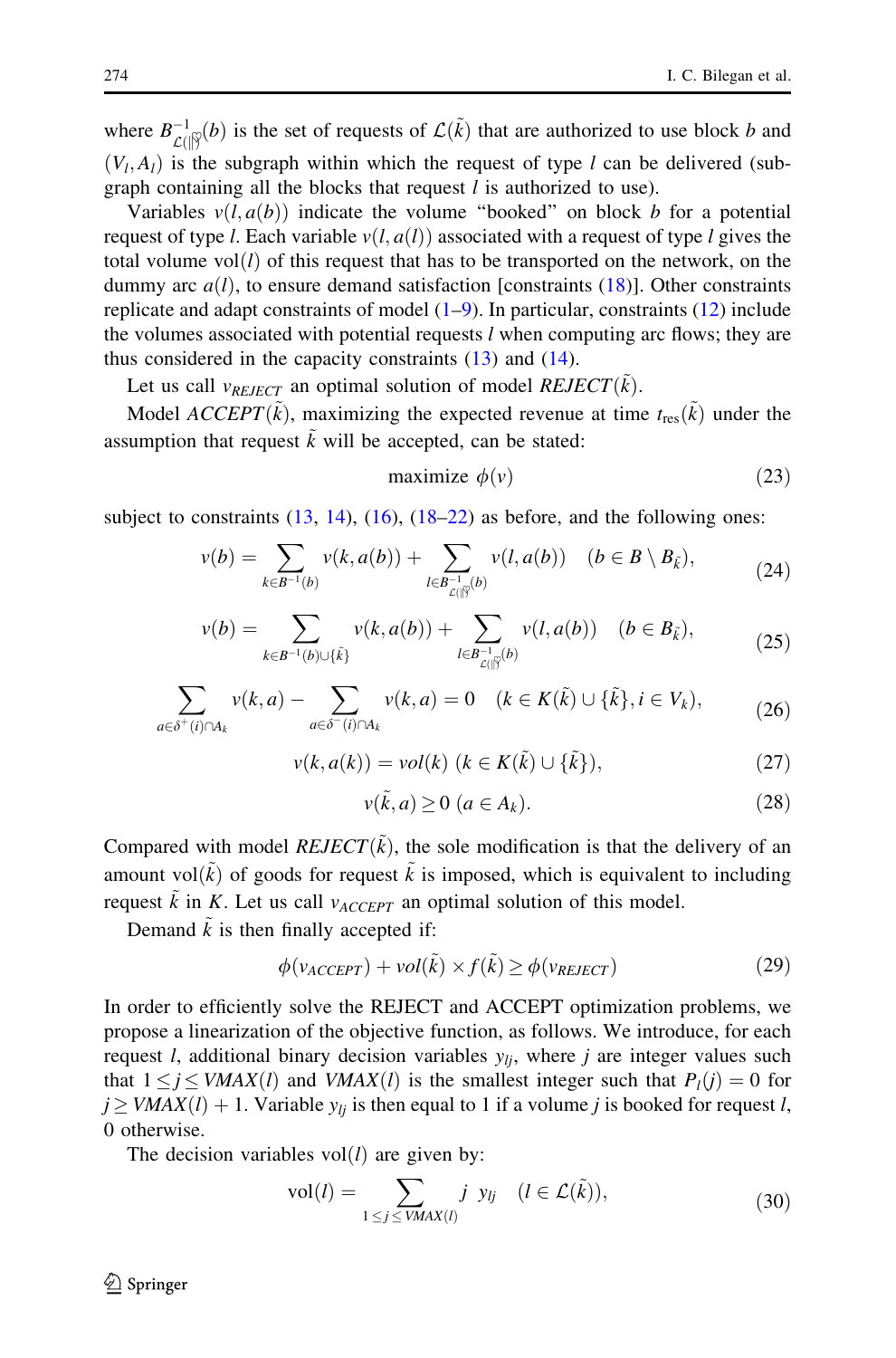$$
\sum_{1 \le j \le \text{VMAX}(l)} y_{lj} \le 1 \quad (l \in \mathcal{L}(\tilde{k})), \tag{31}
$$

$$
y_{ij} \in \{0, 1\} \quad (l \in \mathcal{L}(\tilde{k}), 1 \le j \le \text{VMAX}(l)). \tag{32}
$$

Constraints (31) ensure that only one variable  $y_{li}$  is fixed to 1. The expected revenue  $\phi(v)$  is then given by:

$$
\phi(v) = \sum_{l \in \mathcal{L}(\tilde{k})} f(l) \sum_{x=0}^{\text{vol}(l)} x P_l(x) = \sum_{l \in \mathcal{L}(\tilde{k})} f(l) \sum_{1 \le j \le \text{VMAX}(l)} \sum_{x=0}^j (x P_l(x)) y_{lj} \tag{33}
$$

or

$$
\phi(\nu) = \sum_{l \in \mathcal{L}(\bar{k})} \sum_{1 \le j \le \text{VMAX}(l)} \left( f(l) \sum_{x=0}^{j} x P_l(x) \right) y_{lj}.
$$
 (34)

Due to this linearization (or to the initially non-linear objective function), none of the two problems to be solved to accept/reject a new request is a pure flow problem. Binary variables  $y_{ij}$  complicate the solution method and prevent from solving large instances in reasonable computing times. Ad hoc or heuristic algorithms could be proposed to tackle this difficulty, by partitioning the network and exactly solving each subproblem separately, or by stopping the exploration of the search tree when a satisfactory solution is found, for example.

# 5 Simulation and numerical results

We validate the proposed RM models through numerical simulations performed using CPLEX 11.2 solver on a computer running under Linux 64-bit and with an Intel Xeon 5160 CPU, 3GHz, 16GB. We use two types of networks (linear and star) and different scenarios for the demand profile. We keep the networks and time horizons relatively small to allow acceptable computing time for solutions of the mathematical models  $(\leq 1 \text{ min})$ . Again, we leave more sophisticated solution methods for future research. The purpose in these experiments is to give some insights on the benefits that could be obtained with the proposed booking and RM system.

We design the linear and star networks as follows:

Linear network. We introduce four consecutive cities, A, B, C, D. We define two cyclic services  $s_1$  and  $s_2$ , connecting A to C and C to D, respectively. We introduce four blocks. Service  $s_1$  is composed of three blocks:  $b_1$ , linking A to B,  $b_2$ , linking B to C and  $b_3$ , linking A to C; Service  $s_2$  is composed of a single block:  $b_4$ , linking C to D. In this network, we limit requests to three origin– destination pairs: AC, AD and BD.

Star network. The star network links four cities, A, B, C, D through a single hub, H; no direct link exists between the four cities; for example, to go from A to B, the two legs AH and HB are consecutively used. We introduce three services and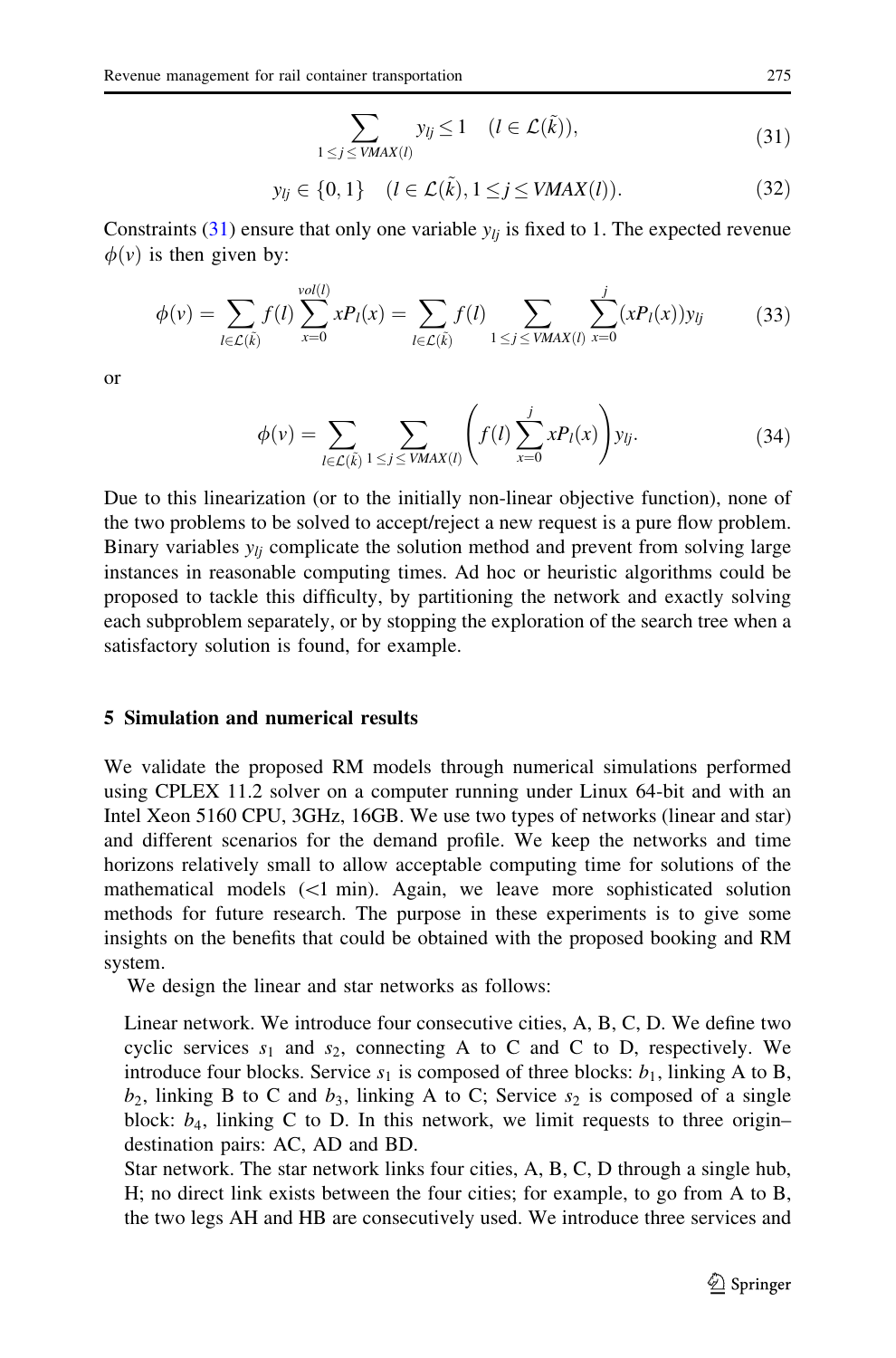four blocks in this network. Service  $s_1$  connects A to B and is composed of two blocks,  $b_1$  (from A to H) and  $b_2$  (from H to B). Service  $s_2$  connects H to C, with one block  $b_3$  (from H to C). Service  $s_3$  connects H to D, with one block  $b_4$  (from H to D). In this network, we limit requests to three origin–destination pairs: AB, AC and AD.

Services and blocks are chosen with respect to the interactions between different flows on the space–time network. We generate bottlenecks in the test instances to study the effects of the RM models on congested parts of the network. The limited size of the physical/service network is consistent with the fact that, in practice these congested parts can be easily identified and should be relatively small.

Note that in all scenarios the residual capacity is scarce with respect to the volume of irregular demands arriving in the system, thus some of the demands have to be rejected.

Fare classes constitute a critical set of parameters for the simulator. We define four different fare classes as a combination of two possible categories (short or long) for the booking anticipation time  $w$  and two possible categories (short or long) for the maximum delivery time  $\Delta$  (see Fig. 7). The highest fare class corresponds to short booking anticipation and short delivery time, the second highest is the one with long booking anticipation and short delivery time, short booking anticipation and long delivery time comes on the third position and finally the lowest fare class corresponds to long booking anticipation and long delivery time. Each demand is associated with its corresponding fare class based on these two time characteristics. Relative values (price ratios) are used in the test instances to illustrate the price differences between the four fare classes.

We design and simulate the decision-making process as follows. The requests arrive to the booking and RM system and are treated sequentially, in the order of their arrival. The simulation horizon is discrete and made up of 100 time units (TUs). A single booking request  $\tilde{k}$  is generated at each time unit of the simulation horizon; the booking time is thus fixed  $[t_{res}(\tilde{k})]$ . The origin–destination pair characterizing the request is uniformly generated using the possible values defined. Uniform distributions are also used to generate the value (in TUs) of the booking anticipation (either short or long) and the value (in TUs) for the delivery time (either short or long). This implies that the four fare classes resulting from the combination

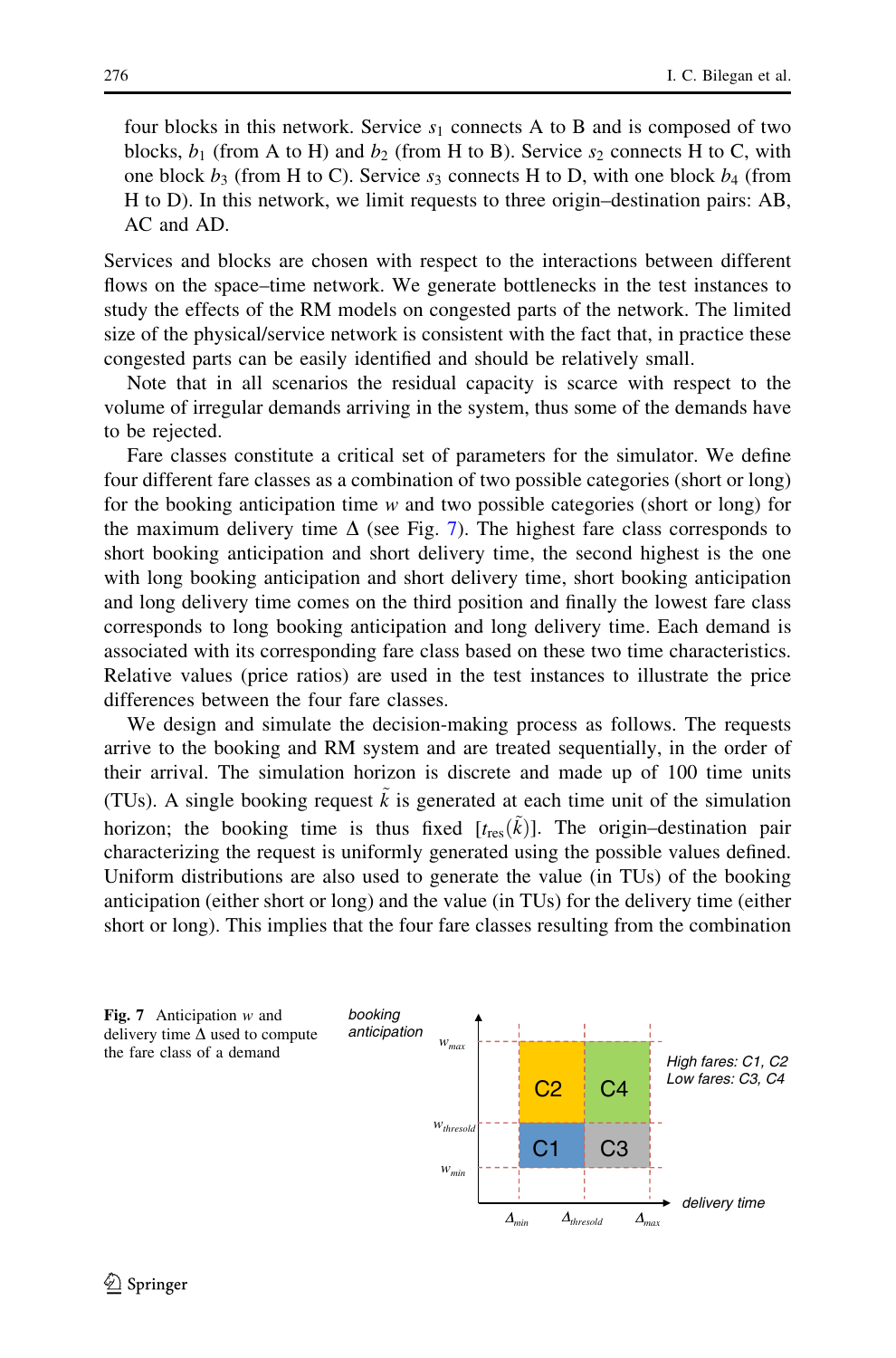of the values of these two parameters are equally likely (the parameters are uniformly generated, one out of two possible values each).

Demand X is represented as a discrete random variable varying between 0 and a maximum volume size VMAX  $=$  5 (in TEUs). Size zero is an indication that the demand does not come. The discrete probability distribution of a request configuration type l is defined as follows:  $P_l(X = 0) = 0.5$  and  $P_l(X = x) = 0.1$ for  $x \in \{1, 2, ..., 5\}$ .

For each arriving booking request  $\tilde{k}$ , an accept/reject decision has to be made. As explained in Sect. 4, this decision relies on the estimation of the expected revenue computed based on the future possible requests appearing between  $t_{\text{res}}(\tilde{k})$  and  $t_{\text{max}}(\tilde{k})$ . On this time interval, we apply the same process as for the arriving requests  $\tilde{k}$ , using the same values of parameters, at each time unit, to generate potential future request configurations. The characteristics origin–destination pair  $(o(l), d(l))$ , availability time  $t_{avl}(l)$ , latest delivery time  $t_{max}(l)$  of such a future request configuration are then checked against the conditions that direct interactions with  $\tilde{k}$ are generated on the space–time network. Finally, the expected revenue is computed as indicated by  $\phi(v)$  in Eq. (34), using the same volume probability distributions as when generating the new requests. For all other configuration types  $l$  we define the volume probability distribution given for a single value, equal to zero:  $P_l(X = 0) = 1$ . By doing so we limit the size of the optimization problems that are solved. Furthermore, we anticipate the fact that in practice  $\mathcal L$  could be very large and it might be necessary to only consider a limited subset of configurations.

In the experiments we test the application of the RM policy (RM2), described in Sect. 4. We also present and analyze results of a less powerful policy, when only the optimization model  $ACCEPT(\tilde{k})$  is applied (RM1). RM1 policy applies the acceptation rule based on the feasibility of the demand only; nevertheless, the routing of the demand (in case of acceptation) is done in a predictive manner, by taking into account the potential influence of future high-revenue demands, for which capacity should be reserved on the network.

We test these two RM policies against a traditional FCFS policy. FCFS refers here to a decision policy that simply treats the demands  $\tilde{k}$ , one by one, in the order of their arrival time  $[t_{res}(\tilde{k})]$ . A demand is accepted (irrespective of its profitability) if it is feasible. It is rejected otherwise. The feasibility is computed in terms of available capacity of the different blocks of the itinerary, and time delivery constraints, considering the remaining capacity on the network, at the moment when the booking request arrives in the system. Mathematically, a feasible solution is found by applying model  $ACCEPT(\tilde{k})$  with  $\mathcal{L}(\tilde{k})$  set to  $\emptyset$ .

We also compare the results of applying the RM policies with a deterministic optimal solution policy (DET), i.e., assuming perfect information. It consists in considering future demand information completely known in advance, thus the accept/reject decisions are made in a pure optimal way (no uncertainty exists with respect to the future). This policy constitutes an upper bound for the performances of the policies tested (FCFS, RM1 and RM2).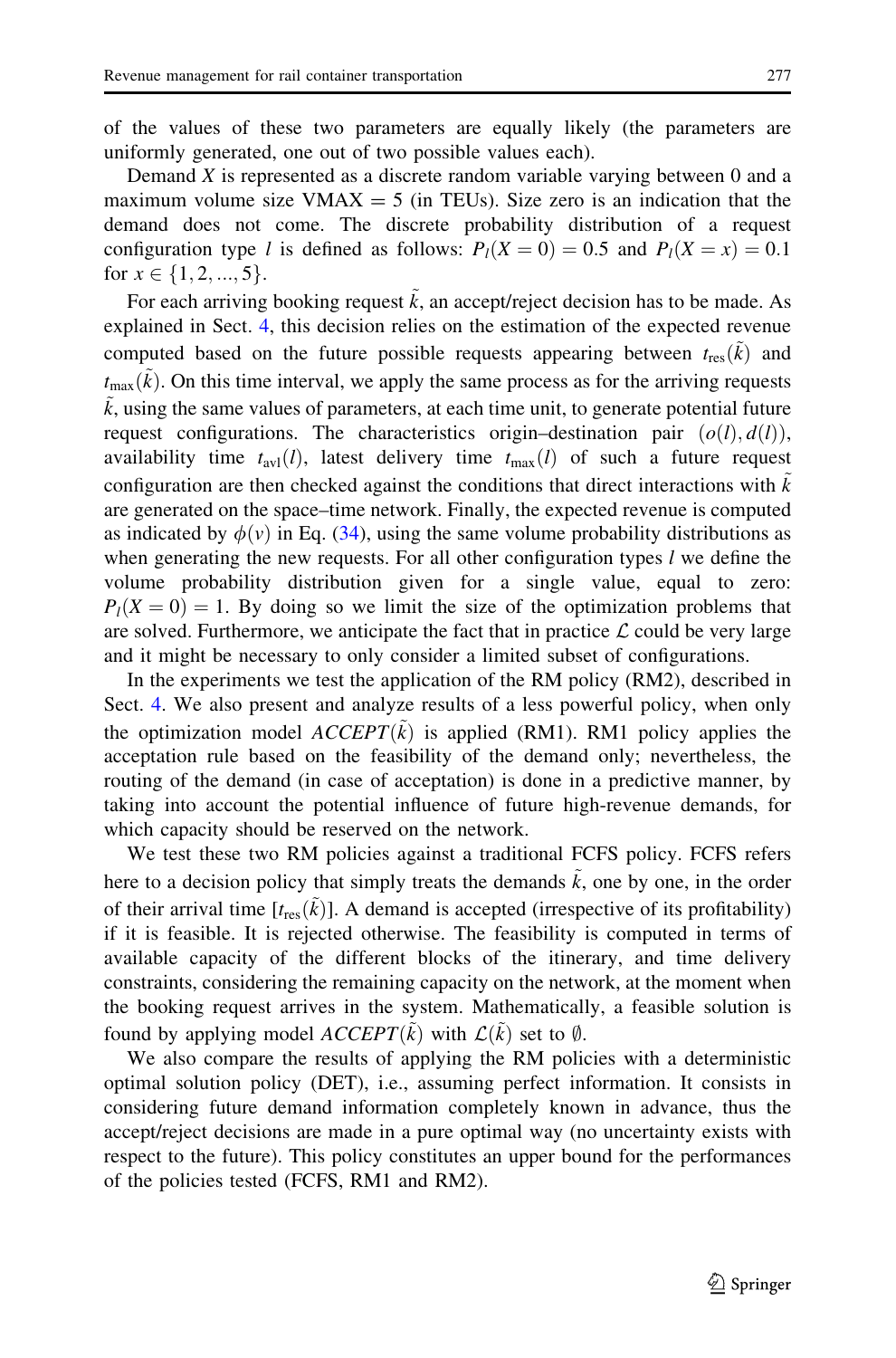As the demands' characteristics are randomly generated, we perform 20 replications for each proposed scenario and compute the average values of the performance indicators. Tables 1, 2, 3 and 4 summarize these numerical results.

We perform sensitivity analysis with respect to (1) Fare classes prices and (2) Demand estimation accuracy.

- 1. Fare classes price ratios. Tables 1 and 3: the reference scenario is based on 1:2:4:6 price ratios. This notation means that the highest fare class is characterized by a price six times the price of the lowest fare class (6:1). The subsequent fare class has a price four times the lowest price (4:1). The following (the third class) is associated with a price only twice the lowest one  $(2:1).$
- 2. Demand estimation accuracy. Tables 2 and 4: the reference scenario is based on a parameter, called demand coefficient, equal to one; the meaning of this parameter is the ratio between the average interarrival time of booking demands  $\tilde{k}$  and the average interarrival time of future demand configurations *l*; when equal to one, demand estimation accuracy is considered perfect, since the arrival rate for the two processes is the same. When the parameter has values  $\langle 1 \rangle$ (demand coefficient  $\langle 1 \rangle$ ) the future demand is underestimated. Indeed, if the average interarrival time of demands  $\tilde{k}$  is less than the one of future demands, we have, on average, more booking demands than what was expected (we simulate a demand underestimation situation). On the contrary, when the parameter is greater than one (demand coefficient  $> 1$ ) we simulate a demand overestimation situation, based on the same reasoning: the interarrival time of demands  $\tilde{k}$  is now greater than the one of future demand configurations l, so we have, on average, less demands  $\tilde{k}$  than what was expected.

Corresponding results are presented for both the linear network (Tables 1,2) and star network (Tables 3, 4).

In each table, the column heading ''Policy'' refers to the type of allocation policy performed, ''Tot rejected'' denotes the total number of rejected demands (in percents), ''RM rejected'' gives the number of demands rejected due to the revenue maximization criterion (29), "Income/Dem" denotes the average revenue per accepted demand (in monetary unit). The last column, ''Gain/FCFS'' refers to the total revenue improvement of the allocation policy with respect to FCFS.

As a general rule, the RM2 policy significantly increases the total revenue when compared to the FCFS. The revenue increase obtained by the RM1 policy is not as pronounced. As we have also compared our results to the DET policy, we conclude that the results obtained are relatively good. The gap between the RM2 improvement and the deterministic (best) solution is, for instance, of the order of 55 % for a scenario dealing with only two different fare classes and with a high price ratio between them (1:6:6:6).

The number of rejected demands in the deterministic case is relatively high, which shows that in all scenarios the residual capacity is scarce with respect to the transportation demand the system has to cope with.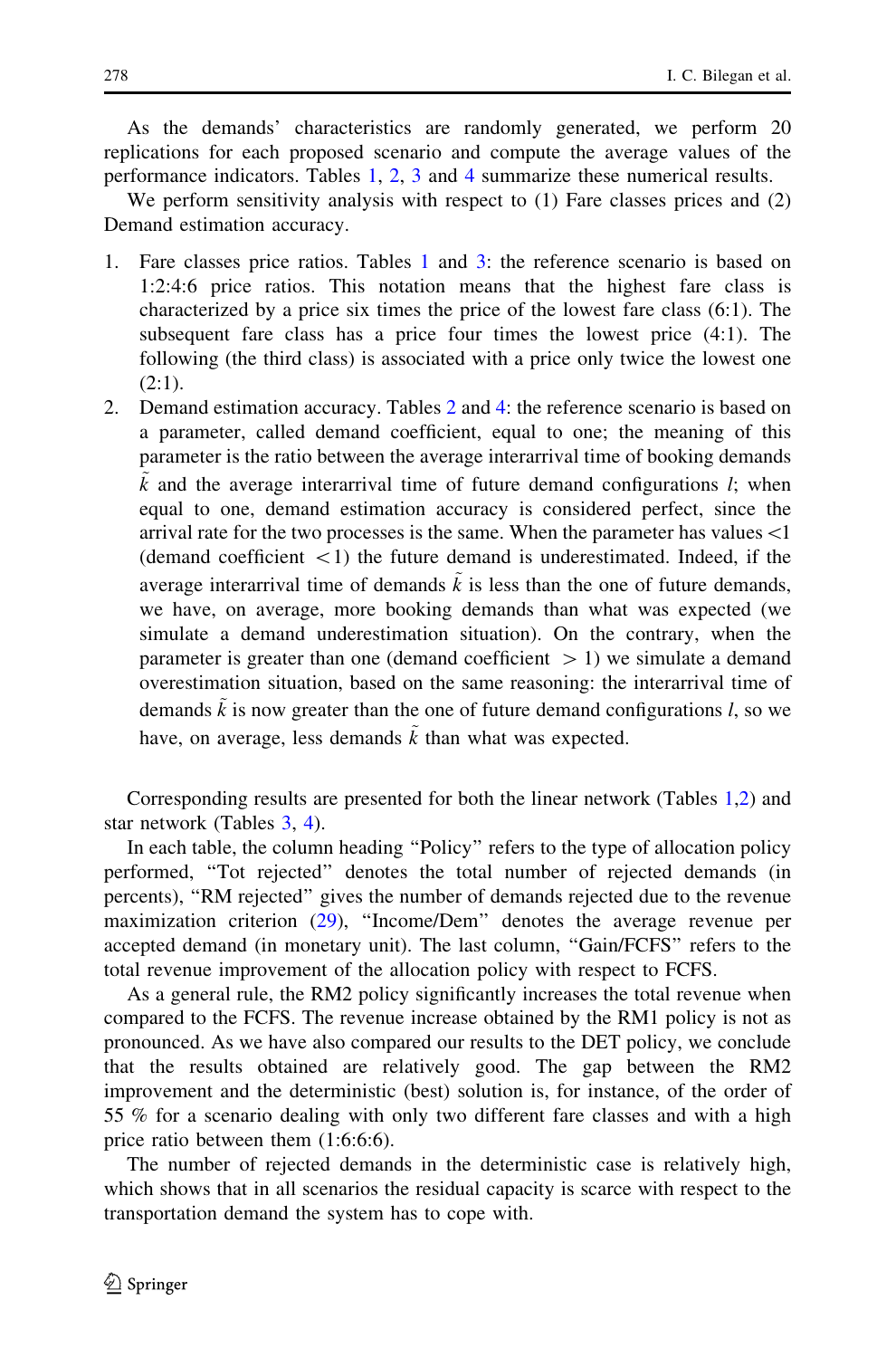| Price ratio | Policy               | Tot rejected | RM rejected      | Income/demand | Gain/FCFS |
|-------------|----------------------|--------------|------------------|---------------|-----------|
| 1:2:4:6     | <b>FCFS</b>          | 38.5         | $\boldsymbol{0}$ | 7.06          | 1.00      |
|             | RM1                  | 38.2         | $\boldsymbol{0}$ | 7.26          | 1.03      |
|             | RM <sub>2</sub>      | 42.9         | 10.7             | 8.45          | 1.11      |
|             | DET                  | 34.1         | $\boldsymbol{0}$ | 11.30         | 1.71      |
| 1:2:2:6     | <b>FCFS</b>          | 38.0         | $\boldsymbol{0}$ | 5.57          | 1.00      |
|             | RM1                  | 38.8         | $\mathbf{0}$     | 5.68          | 1.01      |
|             | RM <sub>2</sub>      | 41.3         | 4.7              | 5.92          | 1.01      |
|             | $\operatorname{DET}$ | 33.9         | $\boldsymbol{0}$ | 8.85          | 1.69      |
| 1:3:3:6     | <b>FCFS</b>          | 38.5         | $\mathbf{0}$     | 6.69          | 1.00      |
|             | RM1                  | 38.0         | $\overline{0}$   | 6.70          | 1.01      |
|             | RM <sub>2</sub>      | 41.0         | 4.9              | 7.33          | 1.05      |
|             | DET                  | 35.0         | $\mathbf{0}$     | 10.80         | 1.70      |
| 1:4:4:6     | <b>FCFS</b>          | 38.5         | $\boldsymbol{0}$ | 8.04          | $1.00\,$  |
|             | RM1                  | 37.7         | $\boldsymbol{0}$ | 8.01          | 1.01      |
|             | RM <sub>2</sub>      | 42.3         | 10.5             | 9.56          | 1.12      |
|             | DET                  | 35.1         | $\boldsymbol{0}$ | 12.42         | 1.63      |
| 1:5:5:6     | <b>FCFS</b>          | 38.0         | $\mathbf{0}$     | 9.64          | 1.00      |
|             | RM1                  | 38.0         | $\boldsymbol{0}$ | 9.73          | 1.01      |
|             | RM <sub>2</sub>      | 40.8         | 12.0             | 11.85         | 1.17      |
|             | DET                  | 34.6         | $\boldsymbol{0}$ | 13.91         | 1.52      |
| 1:6:6:6     | <b>FCFS</b>          | 38.0         | $\boldsymbol{0}$ | 10.99         | $1.00\,$  |
|             | RM1                  | 37.1         | $\boldsymbol{0}$ | 11.10         | 1.02      |
|             | RM <sub>2</sub>      | 40.3         | 12.8             | 13.55         | 1.19      |
|             | $\operatorname{DET}$ | 35.0         | $\boldsymbol{0}$ | 15.71         | 1.50      |
| 1:2:4:8     | <b>FCFS</b>          | 38.5         | $\boldsymbol{0}$ | 7.62          | 1.00      |
|             | RM1                  | 37.9         | $\boldsymbol{0}$ | 7.72          | $1.02\,$  |
|             | RM <sub>2</sub>      | 44.2         | 14.4             | 9.89          | 1.18      |
|             | <b>DET</b>           | 33.9         | $\boldsymbol{0}$ | 13.15         | 1.86      |
| 1:2:4:10    | <b>FCFS</b>          | 39.9         | $\boldsymbol{0}$ | 7.94          | $1.00\,$  |
|             | RM1                  | 39.7         | $\boldsymbol{0}$ | 8.62          | 1.09      |
|             | RM <sub>2</sub>      | 46.1         | 17.1             | 10.97         | 1.24      |
|             | DET                  | 34.8         | $\boldsymbol{0}$ | 14.25         | 1.95      |

Table 1 Instances with different price ratios—linear network

For the price-based scenarios, we have varied the number of different fares, as well as the ratio between the different fares two by two. The revenue improvement obtained is, as expected, higher as the ratio between the fare classes grows. For the linear network this gain may go up to 24 % and the for the star network, up to 30 %.

For the demand based scenarios, we note that in case of overestimation the net gain obtained by applying RM policies is limited (not more than 10 % of revenue improvement). On the opposite, the underestimation situation is clearly well suited for taking advantage from applying RM strategies. The improvement obtained is up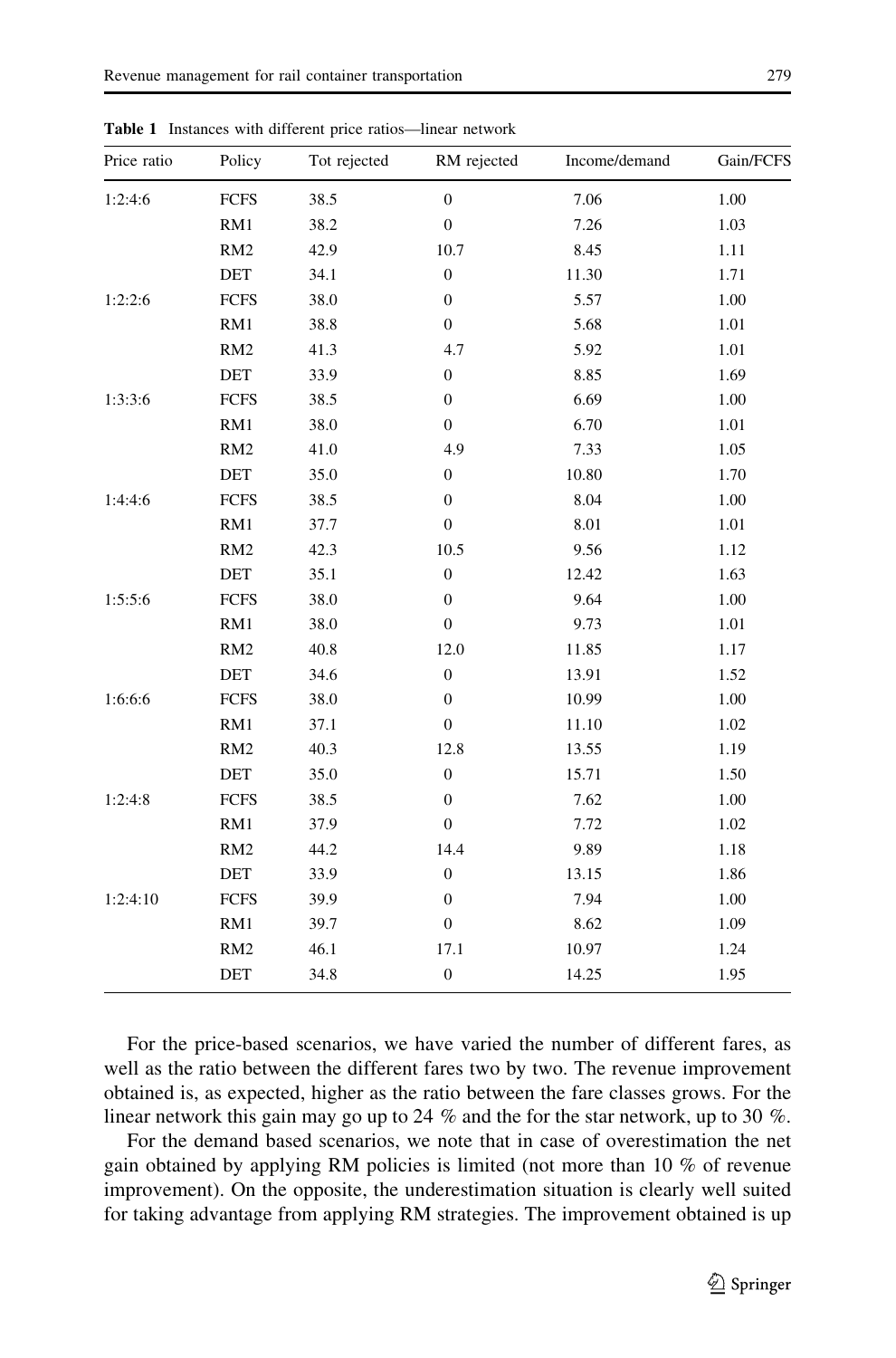| Demand coeff | Policy          | Tot rejected | RM rejected      | Income/demand | Gain/FCFS |
|--------------|-----------------|--------------|------------------|---------------|-----------|
| 0.25         | <b>FCFS</b>     | 70.9         | $\overline{0}$   | 5.63          | 1.00      |
|              | RM1             | 71.0         | $\boldsymbol{0}$ | 5.89          | 1.04      |
|              | RM <sub>2</sub> | 72.5         | 8.3              | 7.14          | 1.20      |
|              | <b>DET</b>      | 72.2         | $\boldsymbol{0}$ | 13.15         | 2.23      |
| 0.50         | <b>FCFS</b>     | 58.8         | $\boldsymbol{0}$ | 5.76          | 1.00      |
|              | RM1             | 58.4         | $\boldsymbol{0}$ | 5.99          | 1.05      |
|              | RM <sub>2</sub> | 60.4         | 10.4             | 7.41          | 1.24      |
|              | <b>DET</b>      | 59.5         | $\boldsymbol{0}$ | 12.92         | 2.21      |
| 1.00         | <b>FCFS</b>     | 38.5         | $\overline{0}$   | 7.06          | 1.00      |
|              | RM1             | 38.2         | $\boldsymbol{0}$ | 7.26          | 1.03      |
|              | RM <sub>2</sub> | 42.9         | 10.7             | 8.45          | 1.11      |
|              | DET             | 34.1         | $\overline{0}$   | 11.30         | 1.71      |
| 1.50         | <b>FCFS</b>     | 23.2         | $\boldsymbol{0}$ | 7.80          | 1.00      |
|              | RM1             | 23.8         | $\boldsymbol{0}$ | 8.03          | 1.02      |
|              | RM <sub>2</sub> | 30.2         | 11.7             | 9.01          | 1.05      |
|              | DET             | 12.0         | $\overline{0}$   | 9.90          | 1.46      |
| 1.75         | <b>FCFS</b>     | 24.5         | $\overline{0}$   | 7.87          | 1.00      |
|              | RM1             | 22.9         | $\boldsymbol{0}$ | 8.08          | 1.05      |
|              | RM <sub>2</sub> | 32.4         | 13.0             | 9.27          | 1.06      |
|              | DET             | 13.6         | $\boldsymbol{0}$ | 9.39          | 1.36      |

Table 2 Instances with under and over estimation of the demand—linear network

to 24 % for the linear network and up to 33 % for the star network, which is a very significant gain at the level of the annual turn-over of the transportation company.

The results obtained by applying RM1 give a good indication about the potential benefits of using a ''predictive routing'' policy instead of a FCFS traditional approach. The relative revenue increase is of the order of 2 or 3 %. Even if they seem low, these values are not negligible when talking about transportation companies making benefits of the order of several million dollars or euros. Moreover, when considering the average revenue per demand, we notice a consistent increase of the values compared with the ones of the FCFS strategy. This confirms that the discrimination policies proposed are effective and allow a better utilization of resources on the network. Numerical results obtained so far validate the proposed RM approach. The decision-making process, with dynamic booking and capacity allocation, in the light of future demand forecasts, yields high performances of the transportation system.

## 6 Concluding remarks and further work

In this paper, we propose a new approach, inspired by bid-price capacity control mechanisms, for optimizing expected revenue on a rail transportation service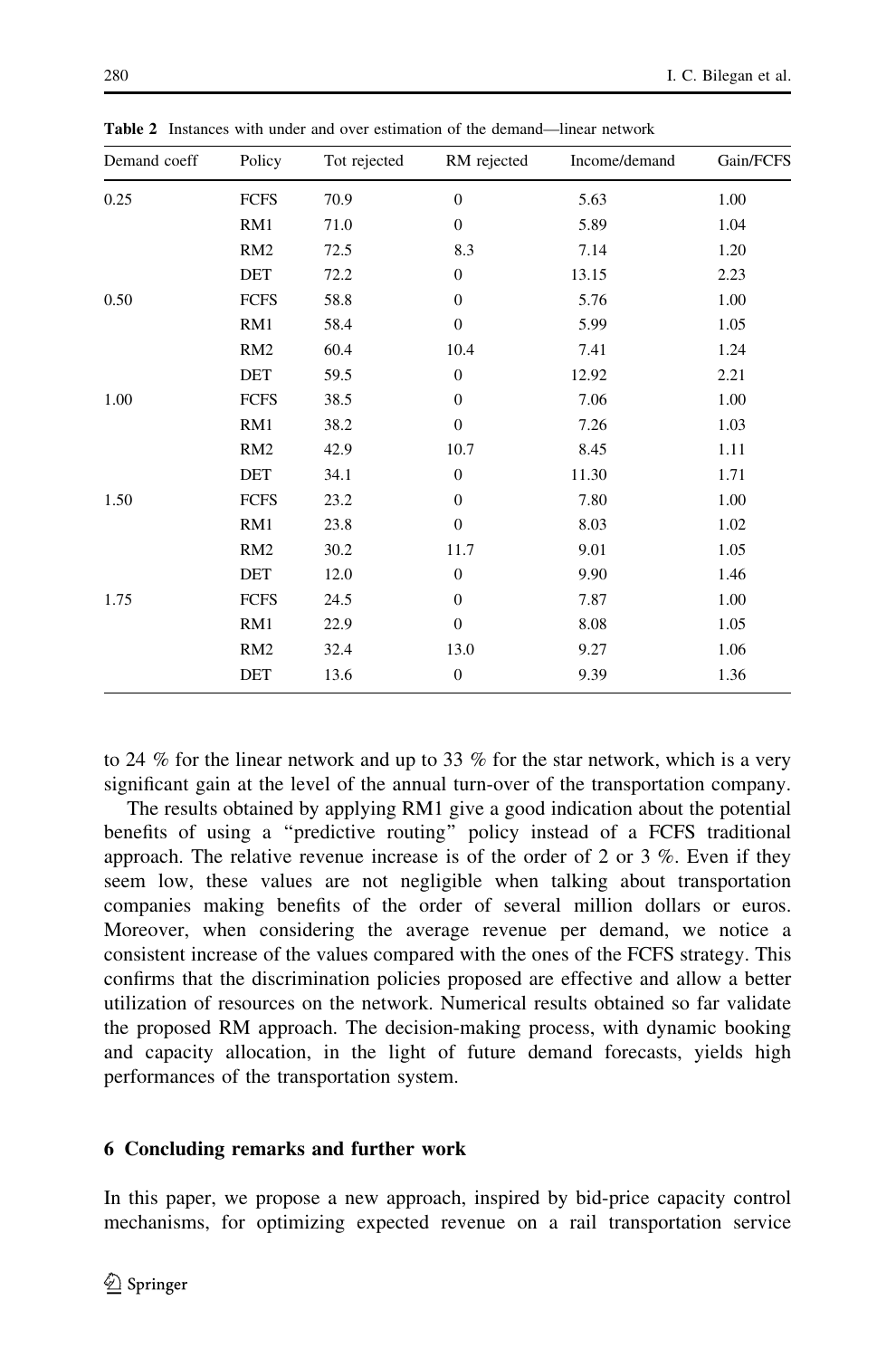| Price ratio | Policy               | Tot rejected | RM rejected      | Income/demand | Gain/FCFS |
|-------------|----------------------|--------------|------------------|---------------|-----------|
| 1:2:4:6     | <b>FCFS</b>          | 46.6         | $\boldsymbol{0}$ | 6.85          | 1.00      |
|             | RM1                  | 46.2         | $\boldsymbol{0}$ | 6.98          | 1.03      |
|             | RM <sub>2</sub>      | 50.8         | 14.2             | 8.98          | 1.21      |
|             | DET                  | 42.7         | $\boldsymbol{0}$ | 12.02         | 1.88      |
| 1:2:2:6     | <b>FCFS</b>          | 46.6         | $\boldsymbol{0}$ | 4.68          | 1.00      |
|             | RM1                  | 47.0         | $\boldsymbol{0}$ | 4.91          | 1.04      |
|             | RM <sub>2</sub>      | 47.1         | 0.3              | 4.92          | 1.04      |
|             | $\operatorname{DET}$ | 42.3         | $\boldsymbol{0}$ | 9.44          | 2.17      |
| 1:3:3:6     | <b>FCFS</b>          | 46.6         | $\boldsymbol{0}$ | 5.99          | 1.00      |
|             | RM1                  | 47.2         | $\overline{0}$   | 6.08          | 1.01      |
|             | RM <sub>2</sub>      | 50.8         | 7.2              | 6.98          | 1.07      |
|             | DET                  | 42.3         | $\boldsymbol{0}$ | 10.99         | 1.98      |
| 1:4:4:6     | <b>FCFS</b>          | 46.6         | $\mathbf{0}$     | 7.30          | 1.00      |
|             | RM1                  | 46.4         | $\mathbf{0}$     | 7.47          | 1.03      |
|             | RM <sub>2</sub>      | 50.0         | 14.2             | 9.79          | 1.26      |
|             | $\operatorname{DET}$ | 42.5         | $\boldsymbol{0}$ | 12.58         | 1.86      |
| 1:5:5:6     | <b>FCFS</b>          | 46.6         | $\boldsymbol{0}$ | 8.60          | 1.00      |
|             | RM1                  | 46.8         | $\boldsymbol{0}$ | 8.66          | 1.01      |
|             | RM <sub>2</sub>      | 52.1         | 15.4             | 11.81         | 1.23      |
|             | $\operatorname{DET}$ | 42.5         | $\boldsymbol{0}$ | 14.15         | 1.77      |
| 1:6:6:6     | <b>FCFS</b>          | 46.6         | $\boldsymbol{0}$ | 9.91          | 1.00      |
|             | RM1                  | 45.8         | $\overline{0}$   | 10.01         | 1.02      |
|             | RM <sub>2</sub>      | 50.9         | 16.1             | 13.99         | 1.30      |
|             | DET                  | 41.9         | $\boldsymbol{0}$ | 15.55         | 1.71      |
| 1:2:4:8     | <b>FCFS</b>          | 46.6         | $\mathbf{0}$     | 7.12          | 1.00      |
|             | RM1                  | 47.1         | $\boldsymbol{0}$ | 7.33          | 1.02      |
|             | RM <sub>2</sub>      | 51.2         | 14.7             | 9.40          | 1.21      |
|             | $\operatorname{DET}$ | 42.7         | $\boldsymbol{0}$ | 14.08         | 2.12      |
| 1:2:4:10    | <b>FCFS</b>          | 46.6         | $\boldsymbol{0}$ | 7.40          | 1.00      |
|             | RM1                  | 46.5         | $\boldsymbol{0}$ | 7.60          | 1.03      |
|             | RM <sub>2</sub>      | 51.7         | 13.9             | 9.98          | 1.22      |
|             | DET                  | 42.6         | $\boldsymbol{0}$ | 16.11         | 2.34      |

Table 3 Instances with different price ratios—star network

network. RM has already been used as an important mechanism for transportation companies (mainly airlines) to best serve their clients while optimally assigning the available capacities to the demand. Nevertheless, this type of mechanism has been much less studied for solving rail container transportation problems. Indeed, in rail transportation, many exogenous constraints appear, whereas it is not the case with airline transportation. In this research work, we propose a load acceptance management system to dynamically accept or reject transportation demands in favor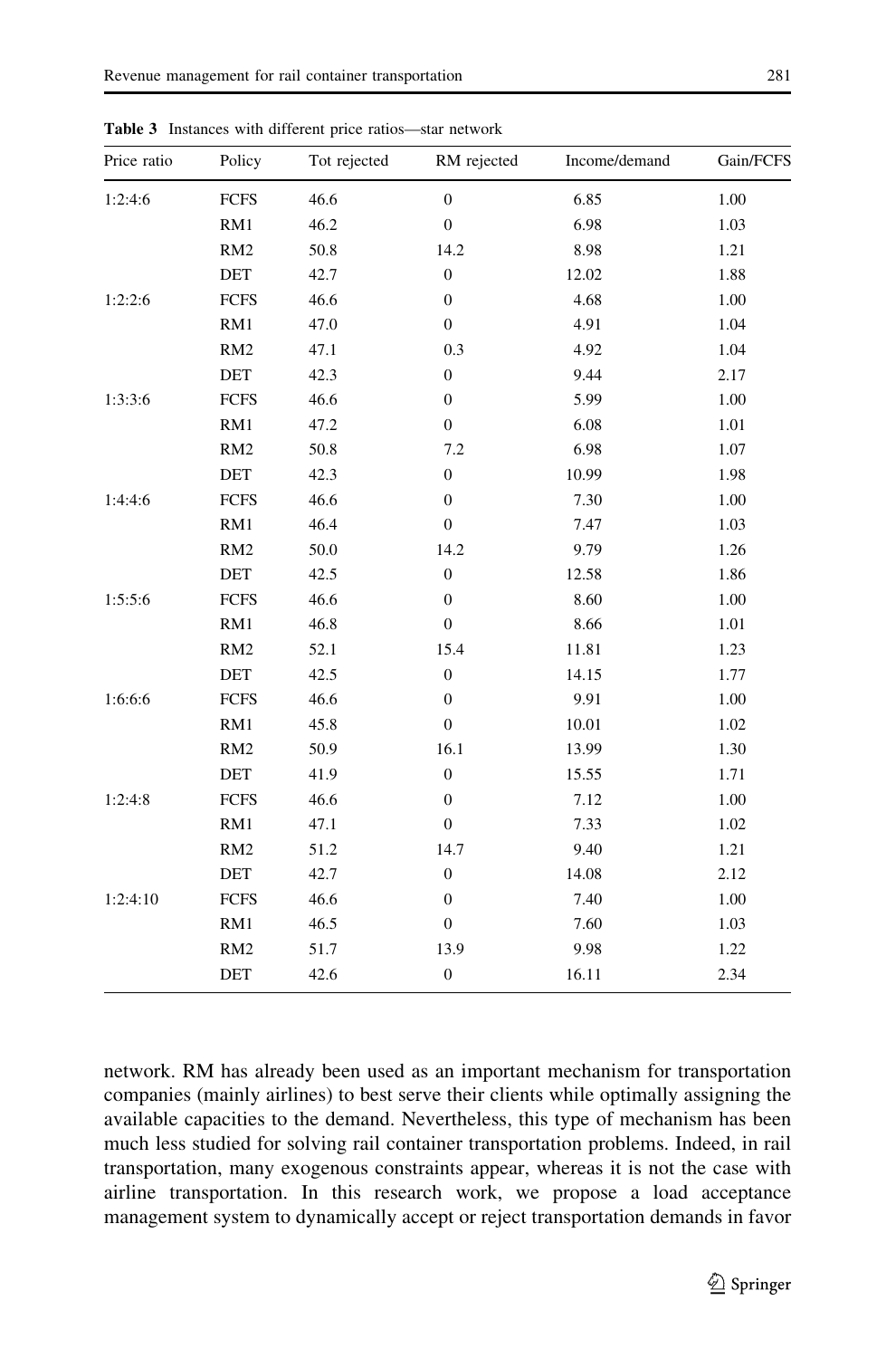| Demand coeff | Policy          | Tot rejected | RM rejected      | Income/demand | Gain/FCFS |
|--------------|-----------------|--------------|------------------|---------------|-----------|
| 0.25         | <b>FCFS</b>     | 70.8         | $\overline{0}$   | 5.42          | 1.00      |
|              | RM1             | 70.5         | $\boldsymbol{0}$ | 5.56          | 1.04      |
|              | RM2             | 72.2         | 12.7             | 7.24          | 1.27      |
|              | DET             | 73.7         | $\boldsymbol{0}$ | 13.00         | 2.16      |
| 0.50         | <b>FCFS</b>     | 62.0         | $\overline{0}$   | 5.42          | 1.00      |
|              | RM1             | 61.7         | $\overline{0}$   | 5.56          | 1.04      |
|              | RM2             | 64.8         | 14.6             | 7.24          | 1.33      |
|              | DET             | 63.6         | $\boldsymbol{0}$ | 13.00         | 2.25      |
| 1.00         | <b>FCFS</b>     | 46.6         | $\overline{0}$   | 6.85          | 1.00      |
|              | RM1             | 46.2         | $\boldsymbol{0}$ | 6.98          | 1.03      |
|              | RM2             | 50.8         | 14.2             | 8.98          | 1.21      |
|              | DET             | 42.7         | $\overline{0}$   | 12.02         | 1.88      |
| 1.50         | <b>FCFS</b>     | 34.5         | $\overline{0}$   | 7.66          | 1.00      |
|              | RM1             | 34.5         | $\boldsymbol{0}$ | 7.81          | 1.02      |
|              | RM <sub>2</sub> | 40.0         | 13.5             | 9.17          | 1.10      |
|              | DET             | 23.2         | $\overline{0}$   | 10.62         | 1.63      |
| 1.75         | <b>FCFS</b>     | 34.6         | $\overline{0}$   | 7.62          | 1.00      |
|              | RM <sub>1</sub> | 36.1         | $\boldsymbol{0}$ | 7.50          | 0.96      |
|              | RM <sub>2</sub> | 42.0         | 13.8             | 9.09          | 1.06      |
|              | DET             | 17.6         | $\boldsymbol{0}$ | 9.25          | 1.53      |

Table 4 Instances with under and over estimation of the demand—star network

of some future forecasted transportation requests with higher potential profit. The objective function to be maximized is given by the expected revenue of the company. We give a probabilistic mathematical model taking into account network interactions. The proposed decision support system is validated through numerical simulations. We present results showing that significantly improved revenues may be obtained by applying the proposed RM mechanisms and policies.

In future work, we plan to study some other variants of the acceptance conditions. We could, for instance, introduce some flexibility in the offered services, by considering penalties to be applied to the provider in case of delivery delays. Unexpected modifications in the regular flows could also be a source of uncertainty to be integrated in the model.

Finally, RM has been proposed initially as a mechanism for airline companies to adapt their services to a competitive market. It would be also interesting to study the impacts of applying RM techniques in a rail container transportation competitive market, with several companies operating simultaneously on the same physical network.

Acknowledgments The present research work was partly financed by the GDR RO of the CNRS. The authors gratefully acknowledge the support of this institution. The authors also thank the reviewers for their accurate observations and suggestions that helped improving the quality of this paper.